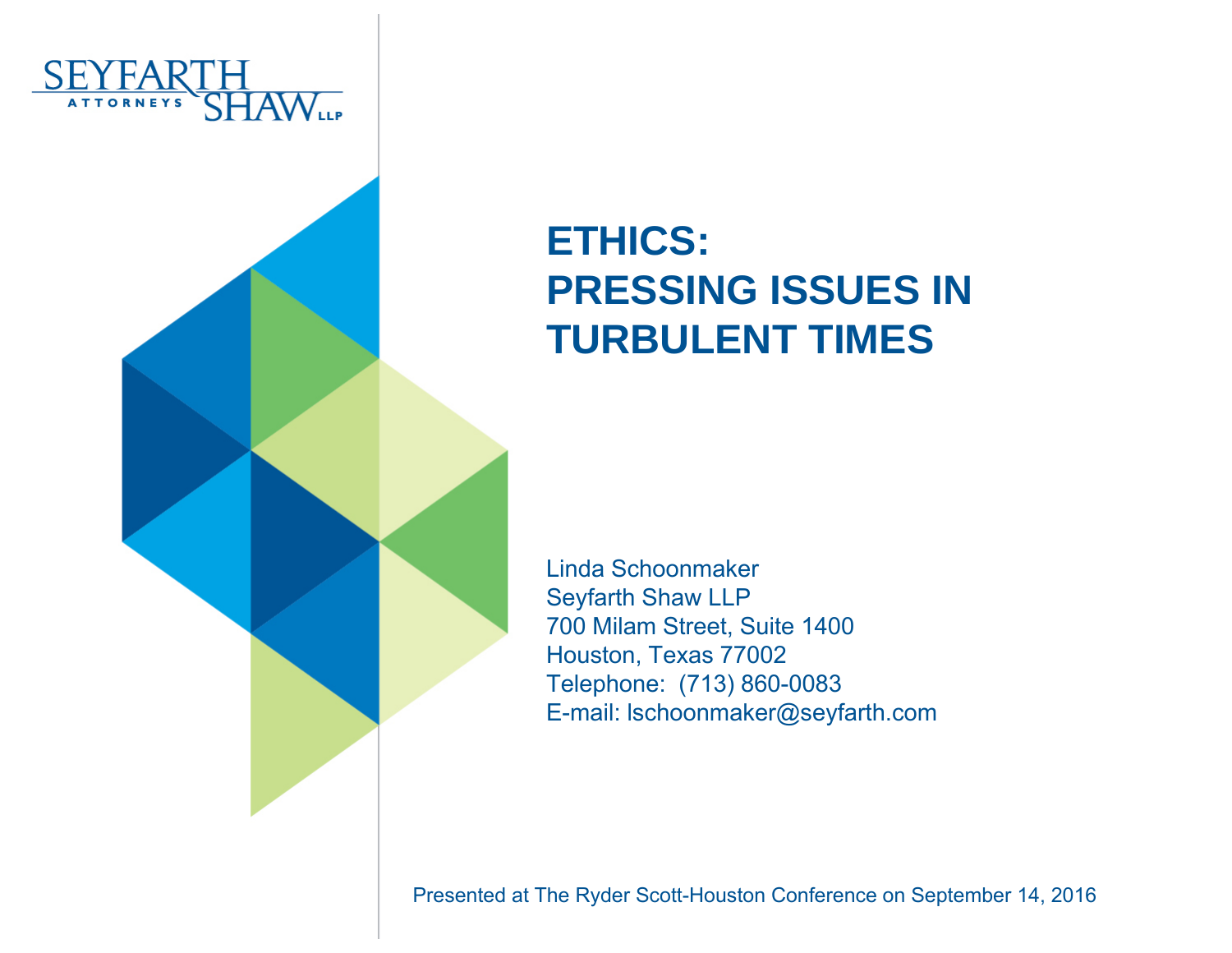

#### **PART 1:AVOIDING THE LEGAL PITFALLS OF SOCIAL MEDIA IN THE WORKPLACE**

Linda SchoonmakerSeyfarth Shaw LLP 700 Milam Street, Suite 1400 Houston, Texas 77002 Telephone: (713) 860-0083 E-mail: lschoonmaker@seyfarth.com

Presented at The Ryder Scott-Houston Conference on September 14, 2016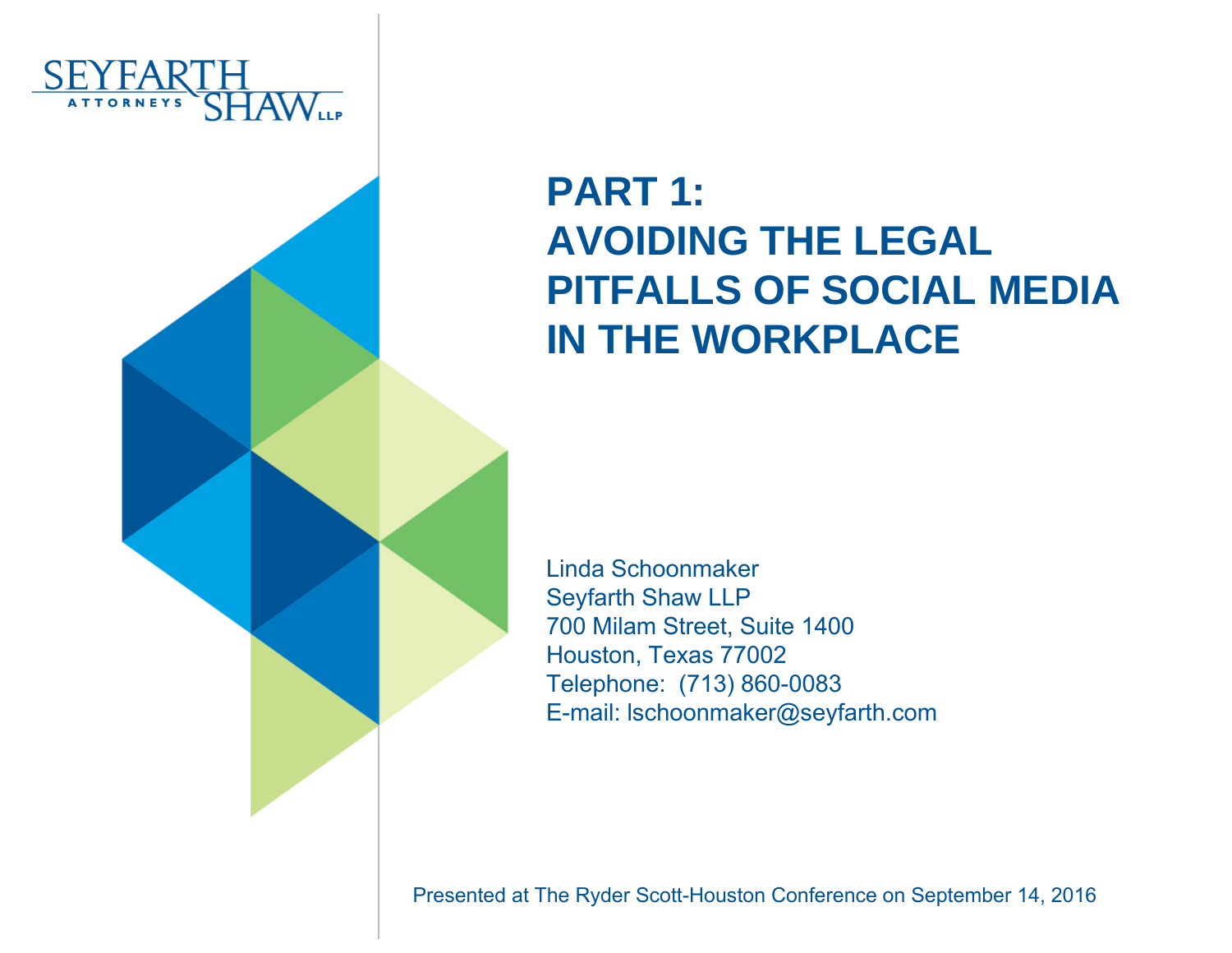## What is Social Media

#### •Facebook

- ► 890 million daily active users on average in December 2014, an increase of 18% year-over- year
- ► 1.39 billion monthly active users as of December 31, 2014, an increase of 13% year-over-year









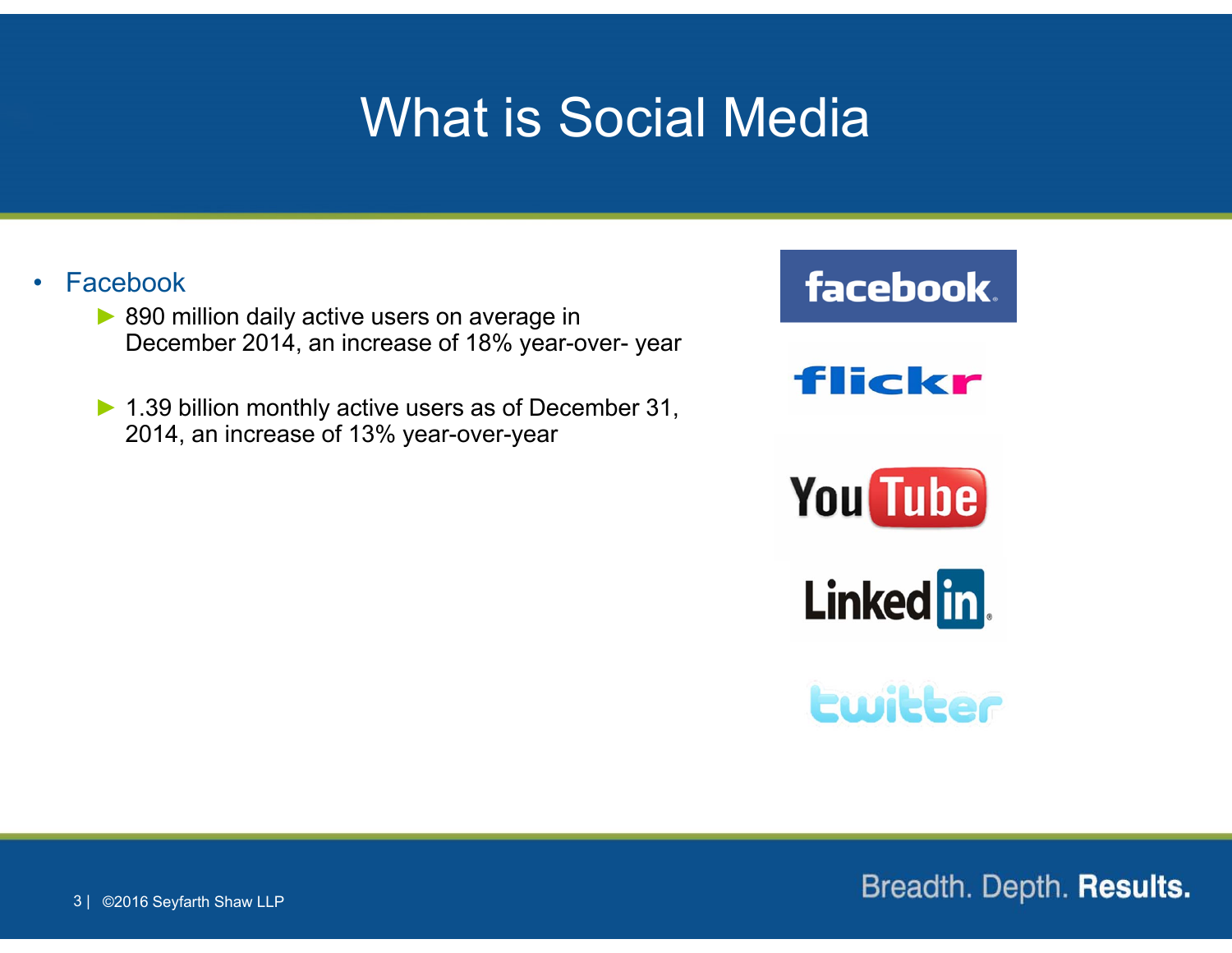# Something for Everyone: Risks of Unregulated Social Media Activity

Information Technology

Management/Operations

Communications/Public Relations

Employee Relations

Legal/General Counsel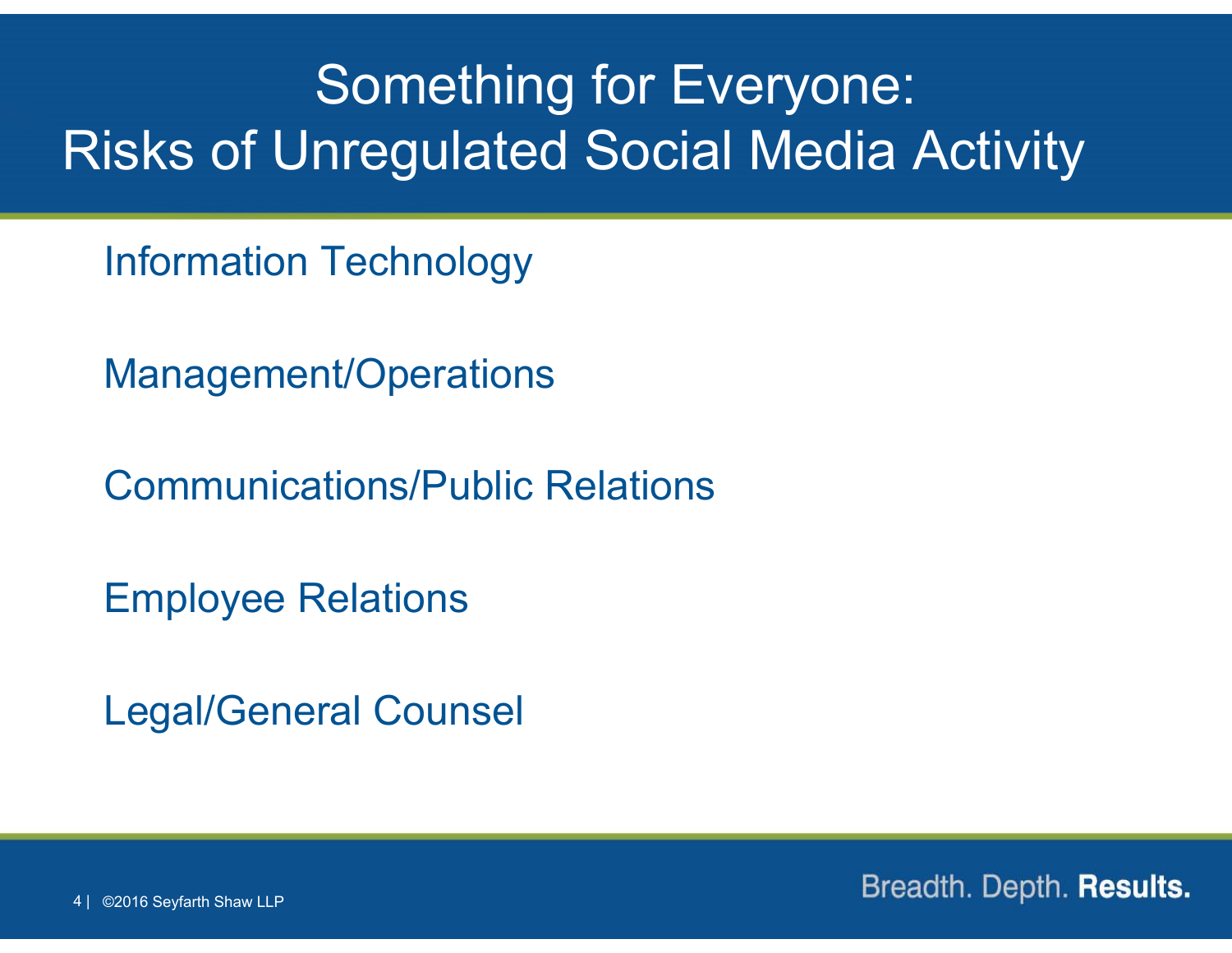## Risks of Unregulated Social Media Activity

#### Information Technology:

- ▶ Stress on finite system and network resources
- ►Exposure to viruses and malware

#### Management/Operations:

- ► Lost productivity
- ►Abuse of time off/leave
- ►Compensable time questions
- ►Employee morale issues – favoritism, improper inquiries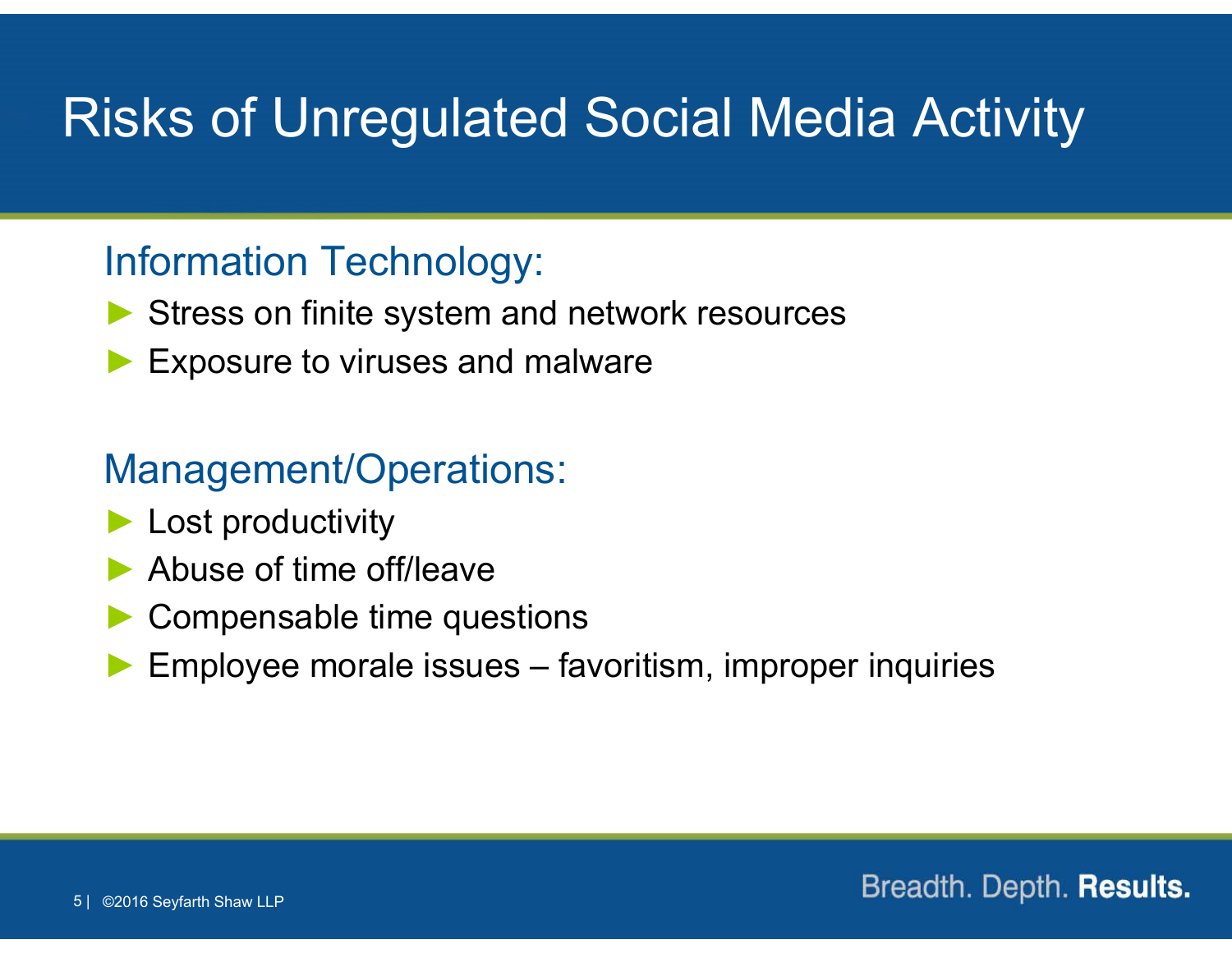## Risks of Unregulated Social Media Activity

#### •Communications/Public Relations:

- ▶ Public complaints about company or workplace
- ▶ Potentially false information
- ►Client and customer relations issues

#### •Employee Relations:

- ►Morale issues
- ► Circumvention of neutral reference policies
- Discrimination, harassment, retaliation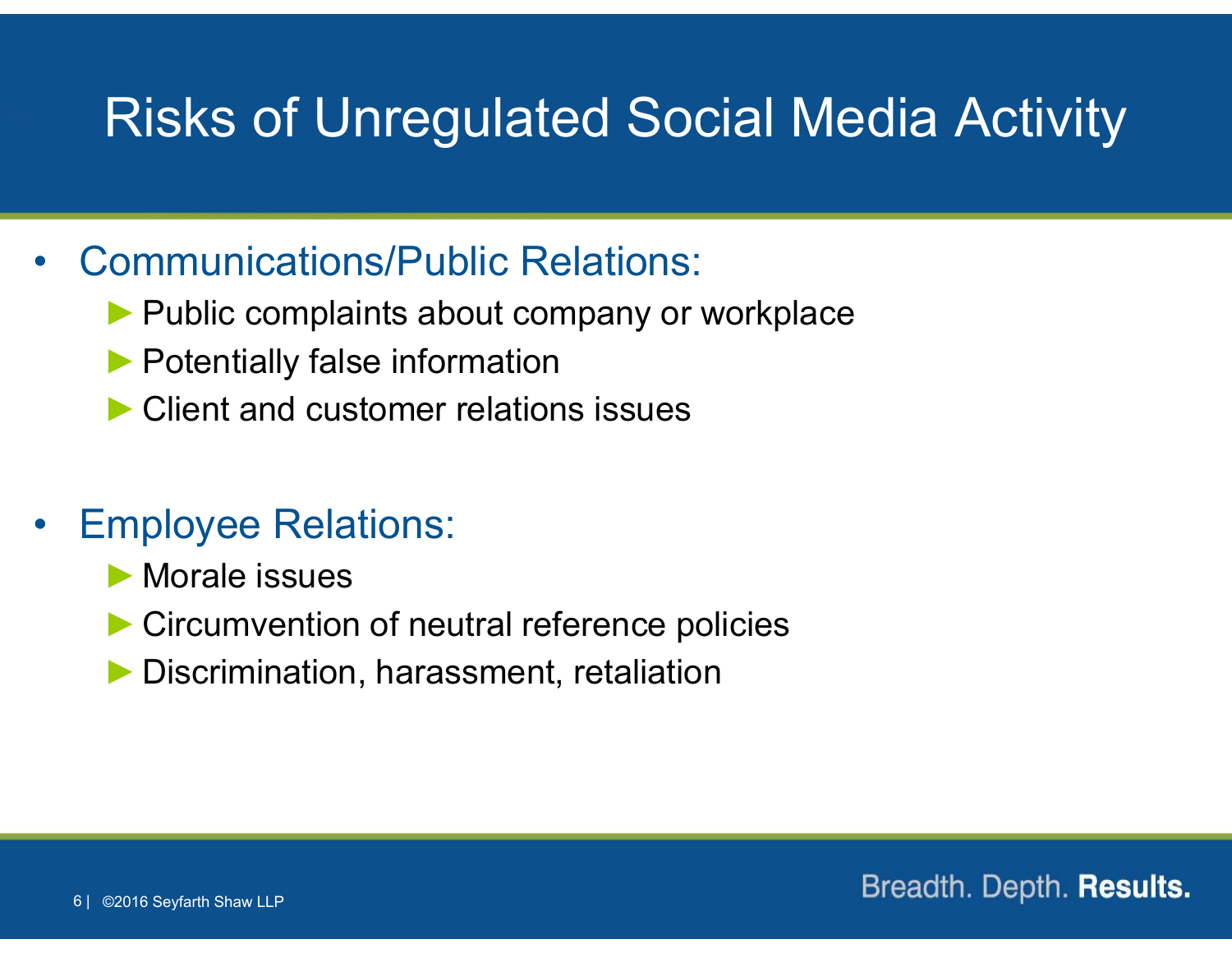## Risks of Unregulated Social Media Activity

#### •Legal/General Counsel:

- ►Document retention and electronic discovery issues
- ► Exposure of confidential information/trade secrets/Protected Health Information
- ► Vicarious liability for discrimination, retaliation, defamation, invasion of privacy, trademark & copyright infringement, obscene material, and otherwise illegal content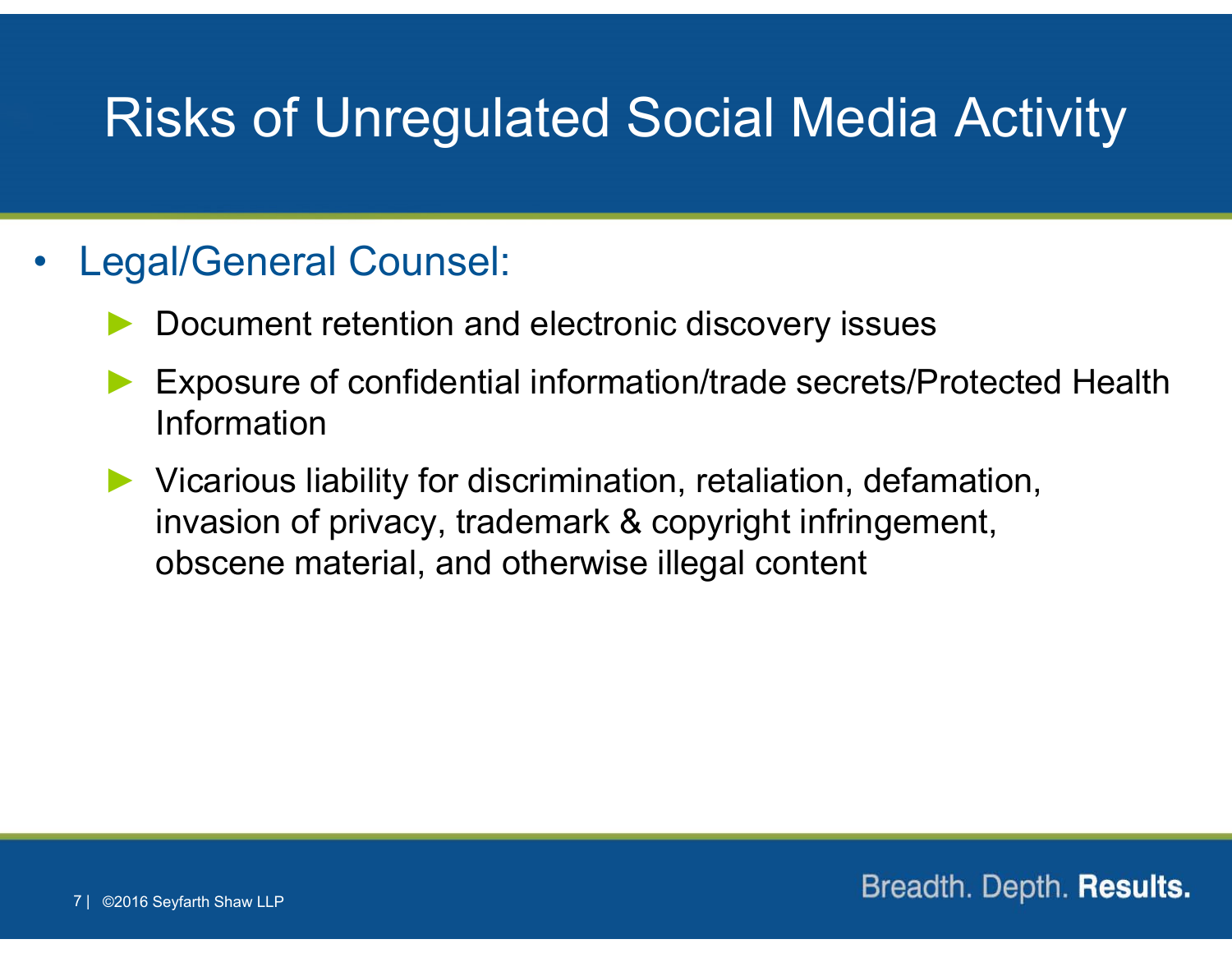# Use of Social Media to Attract and Screen Potential Employees

#### • Benefits

►Cost-Effective Means for Reaching Potential Candidates

► Fill Vacancies Faster

▶ Reach "Passive" Candidates

►Candidates Can Showcase Qualifications and Interest in Job Field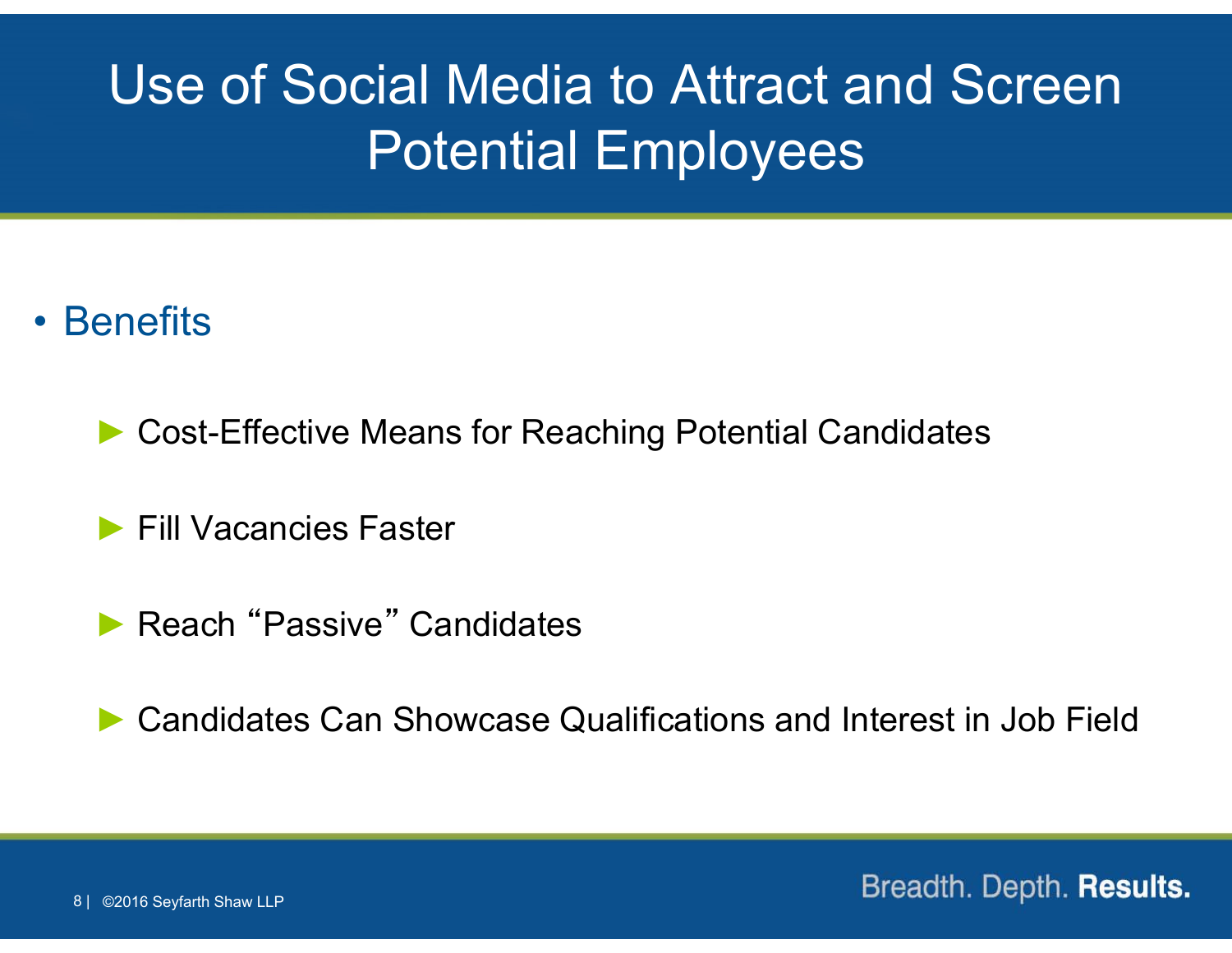# Use of Social Media to Attract and Screen Potential Employees

#### **What Happens In Vegas Stays On:**

facebook. (2 Piccisci.

flickr





**You Tube**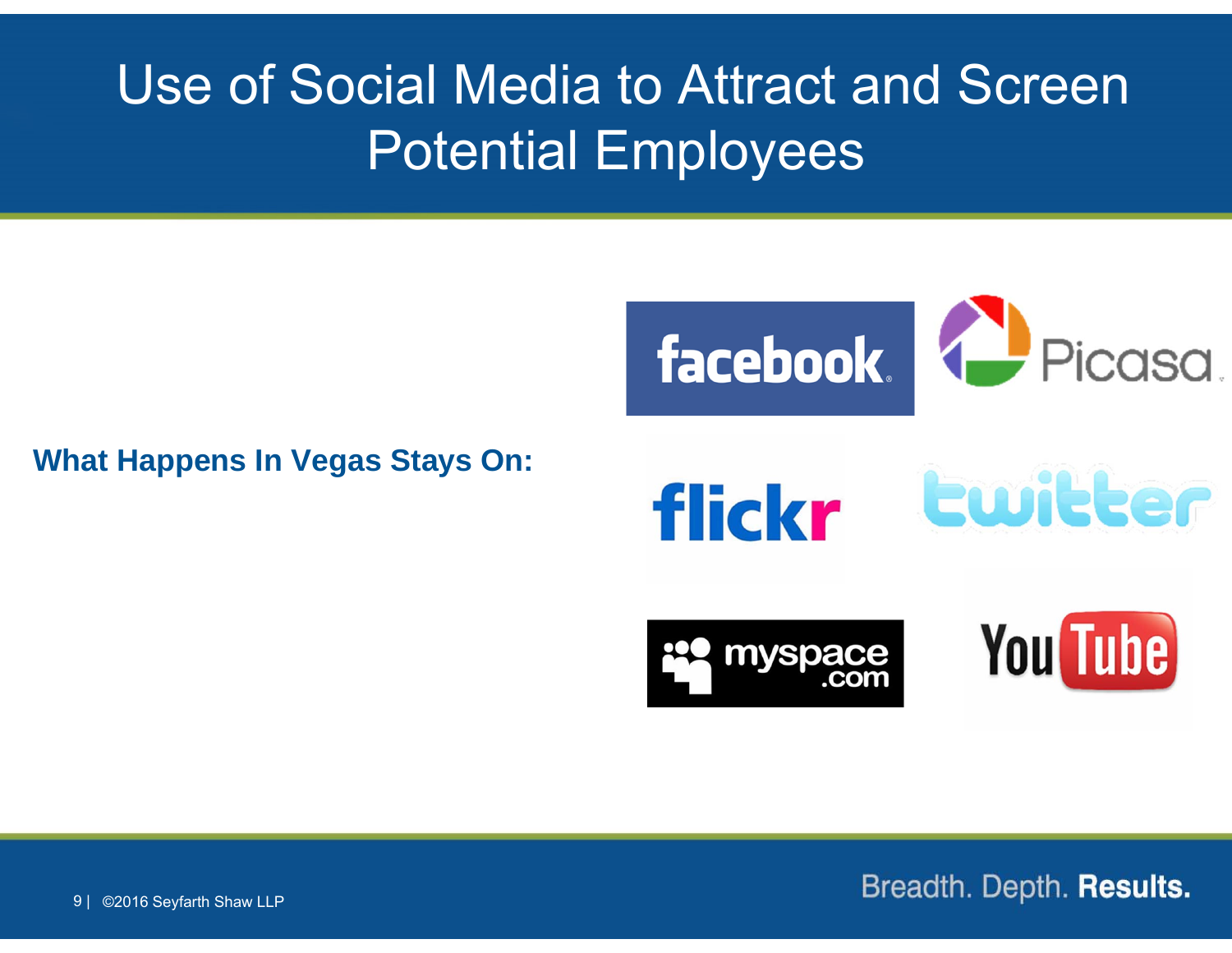### Pre-Employment Screening - Benefits

- ►Important decision to hire someone, an investment
- ► Invaluable information about candidate that you might not get anywhere else
- ► Far easier to avoid a bad hire than to get rid of one
- ►Avoid negligent hiring claim and other potential liability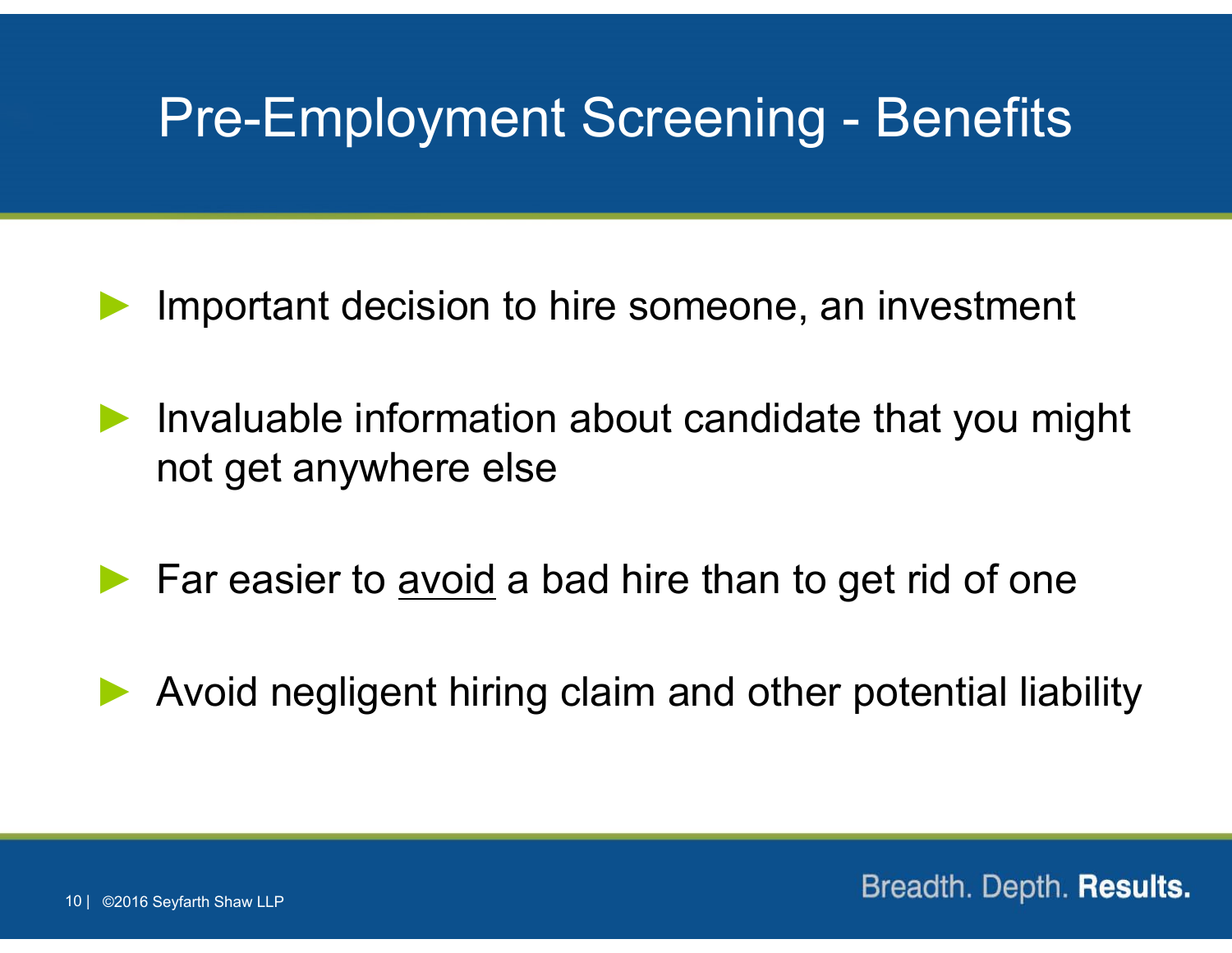## Pre-Employment Screening – Potential Risks

- ► May obtain information impermissible to consider (e.g., protected class status)
- ►May "taint" an otherwise well-based hiring decision
- ►Make decision on incorrect information
- ► Evidence of search may be revealed in subsequent litigation



Bad publicity for company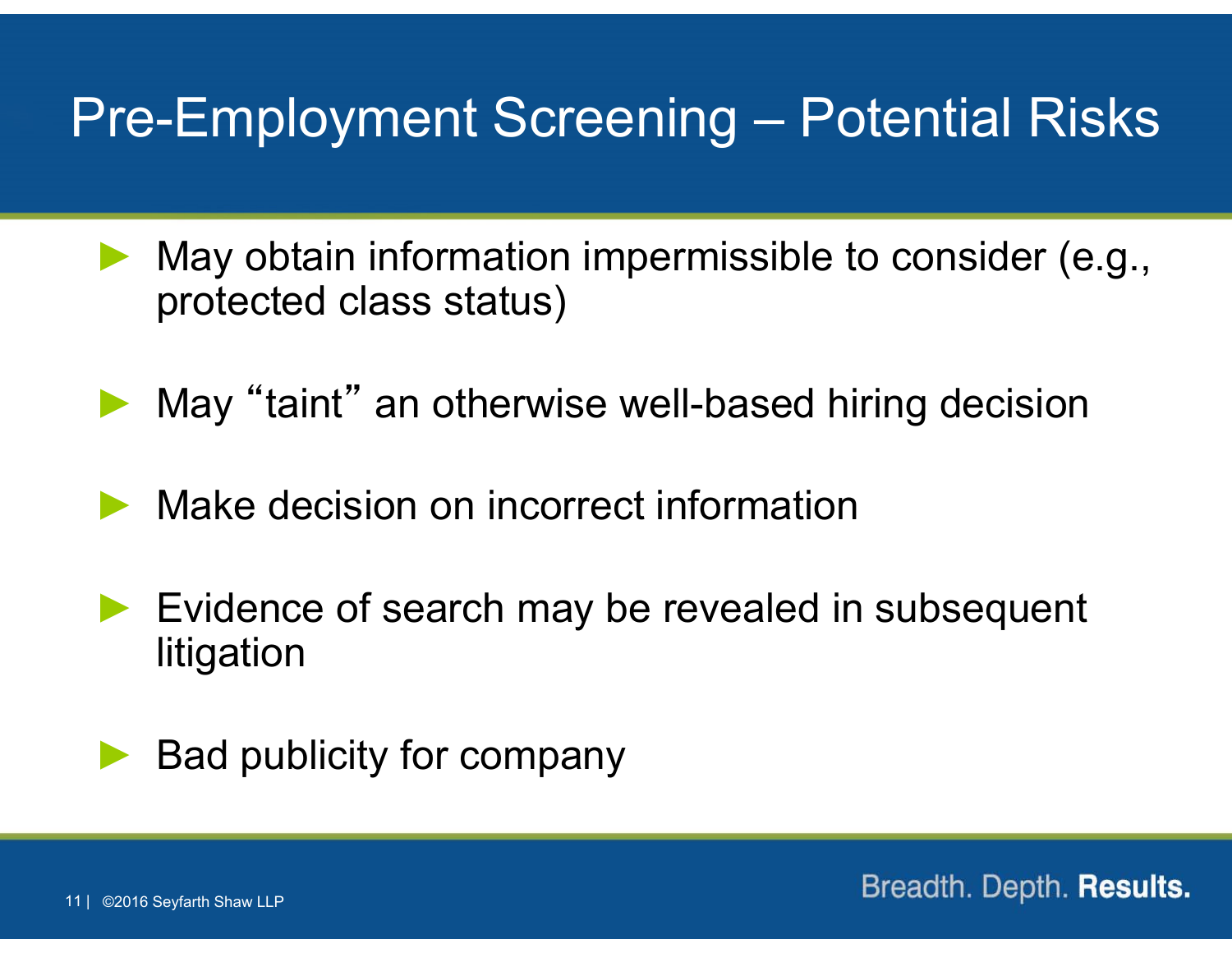#### Facebook At A Glance



- ▶ Basic Information ("About Me")
- ►Status Updates
- ►Facebook "wall" containing comments by others
- ►Tabs for profile information, photos, videos, links, interests

►Links to other "Friends"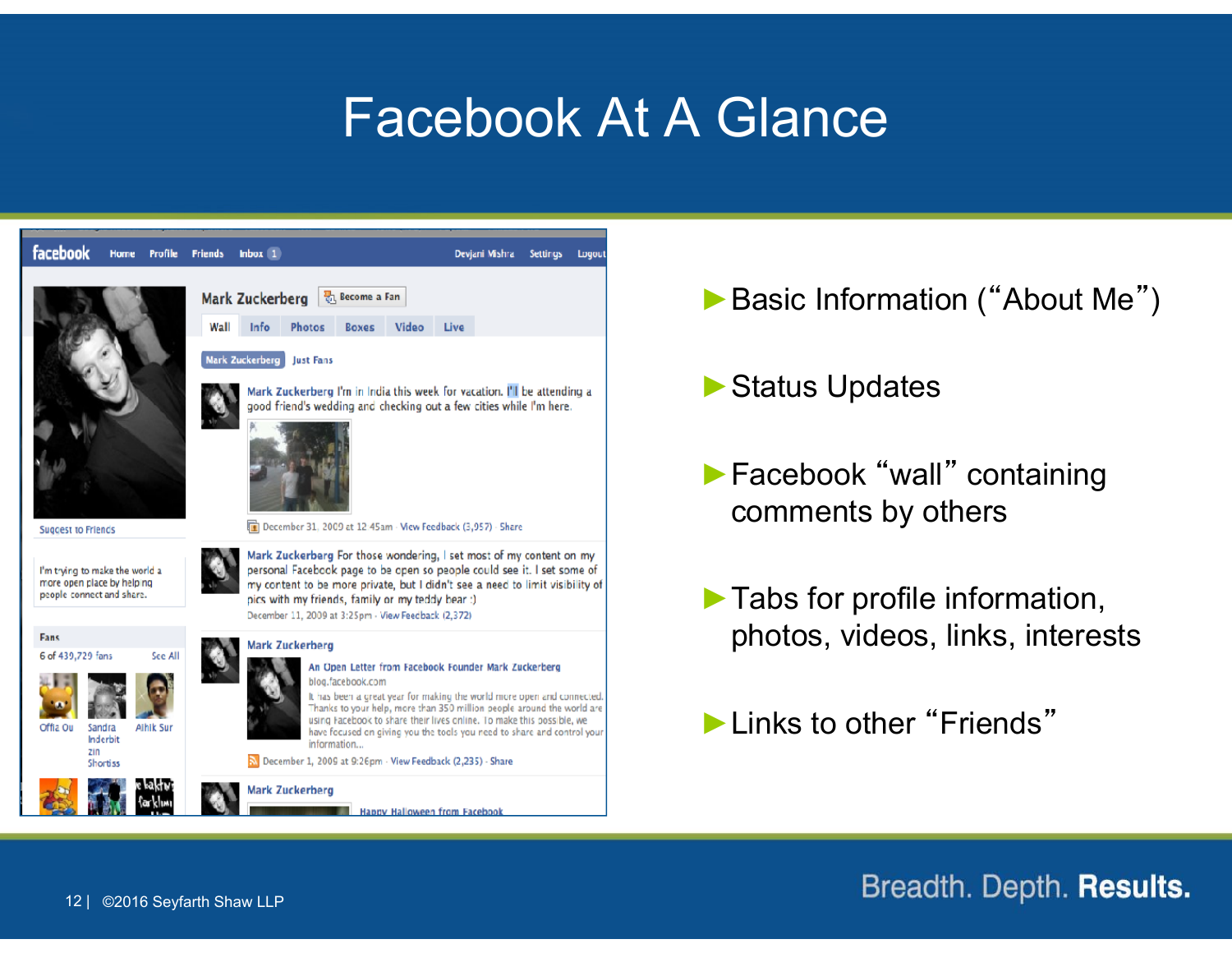#### But You May Not Always Want What You Get

►Birth Date / Age

▶ Race / National Origin

▶ Religion

►Disabilities

▶ Sexual Orientation

►Political Affiliation

▶ Family and Relationship

▶ Smoking/Tobacco Use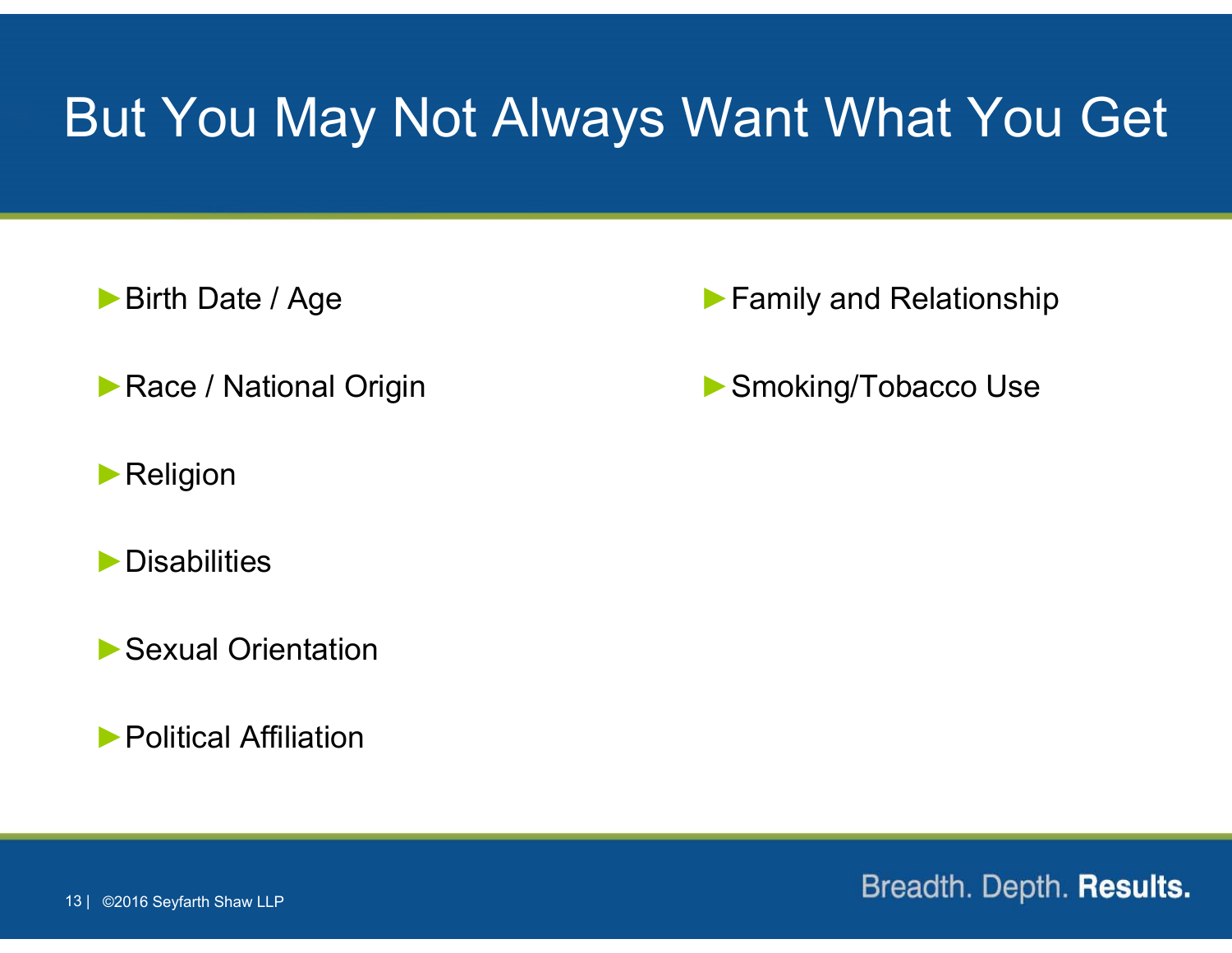## You Can't "Unring" The Bell

#### facebook A D O Search



Suggest to Friends

Information

This page is run by Organizing for America, the grassroots organization for President Obama's agenda for change. To visit the White House Facebook page, go to WhiteHouse.gov. OFA is a special project of the Democratic National Committee.

**Barack Obama** The Small Business Jobs Act will do two big things: It's go available for small business. It's a great victory for America's entrepreneurs. I v so hard to get the this passed. 3 hours ago

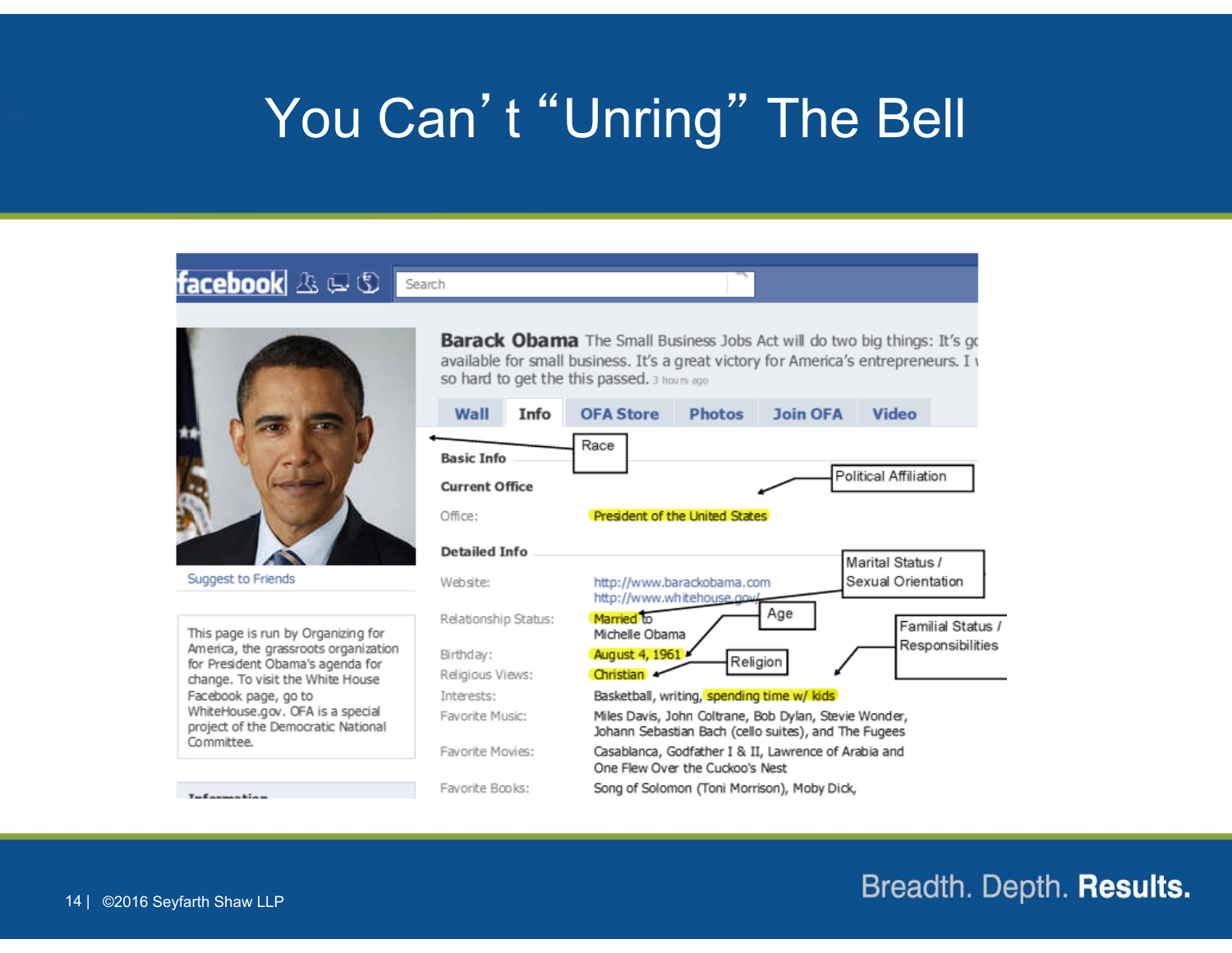#### Tweeted Out of a Job Offer

• Recent Job Applicant Posts News of Job Offer on His Twitter Account (@theconner)

> "Cisco just offered me a job! Now I have to weigh the utility of a fatty paycheck against the daily commute to San Jose and hating the work."

• Tweet catches attention of Cisco's "channel partner advocate," to which he responds:

> "Who is the hiring manager. I'm sure they would love to know that you will hate the work. We here at Cisco are well versed in the web."

• @theconner quickly takes Twitter account private but Twitter search and Google "cache" retained the "tweet" and job offer rescinded.

http://www.msnbc.msn.com/id/29796962/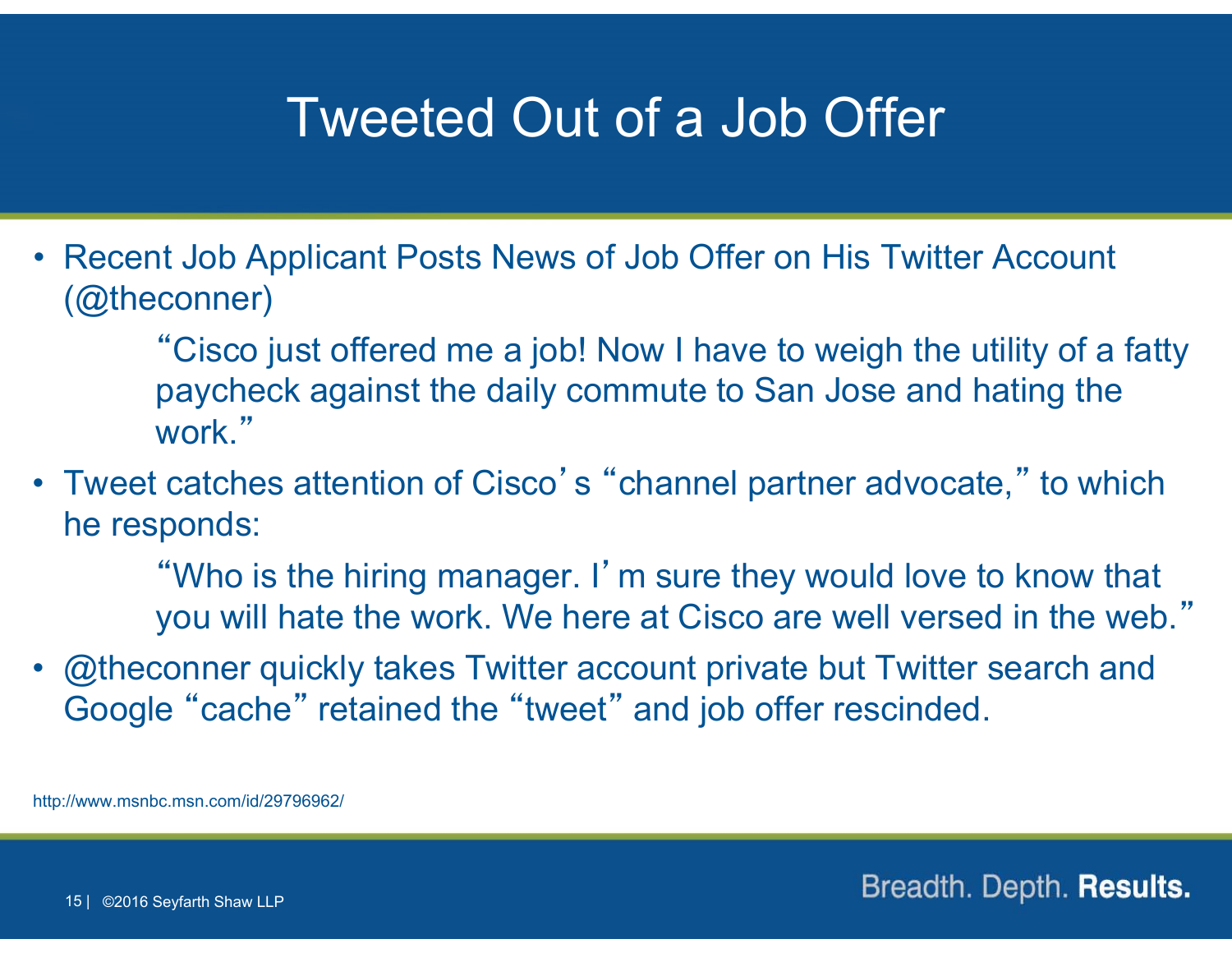#### Current Employees – Overview

- Current Employees & Social Media
	- ►Positive Aspects of Social Media and Current Employees
	- ►Risks Associated With Social Media and Current Employees
	- ► Addressing the Risks: Regulating and Monitoring Employee Use of Social Media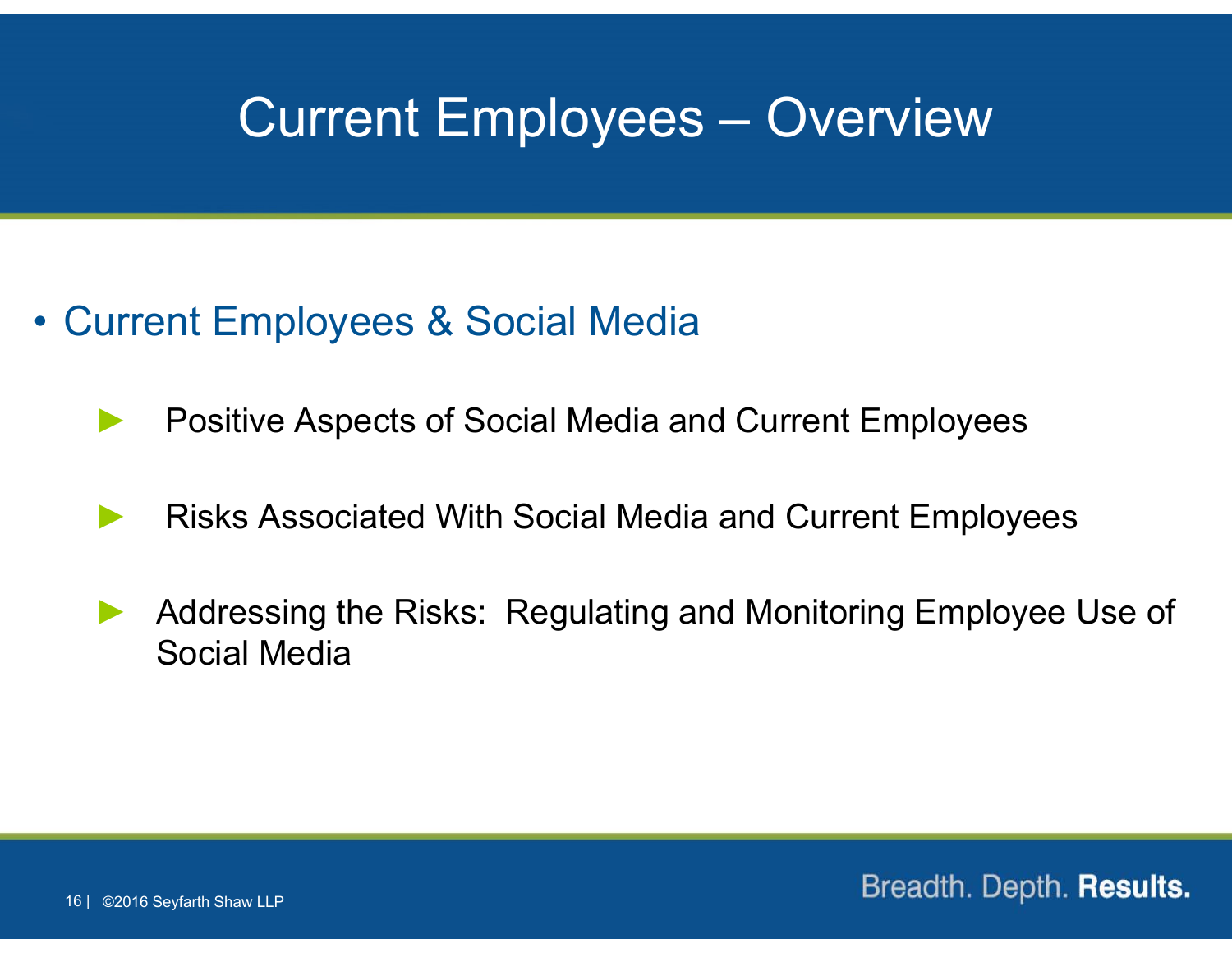#### Current Employees - Positives

• Social Media As A Positive In The Workplace:

▶Building Bonds

▶ Another avenue for fruitful discourse

►Developing Business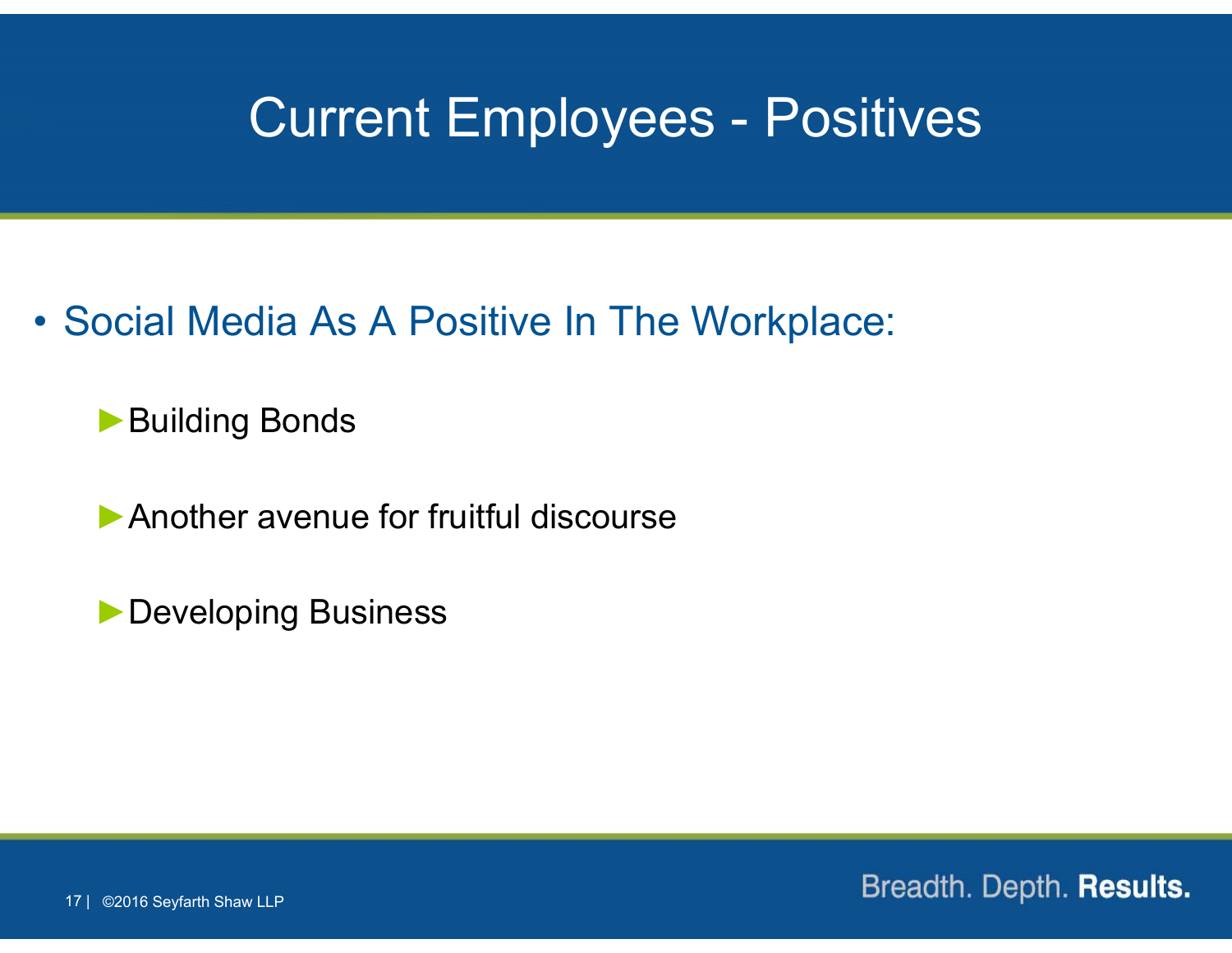# Current Employees – Risks Driven to Distraction?

One Study Concluded:

► Employers are losing 1.5 workers per 100 in employee productivity to social networking

►Nearly two-thirds of those who have Internet access visit social networking sites during working hours

►Of those who visit social networking sites at work, 87% could not define a clear business reason for it

►Of those who visit social networking sites at work, 6% never use it anywhere else, meaning one in every 33 workers do all of their social networking during work hours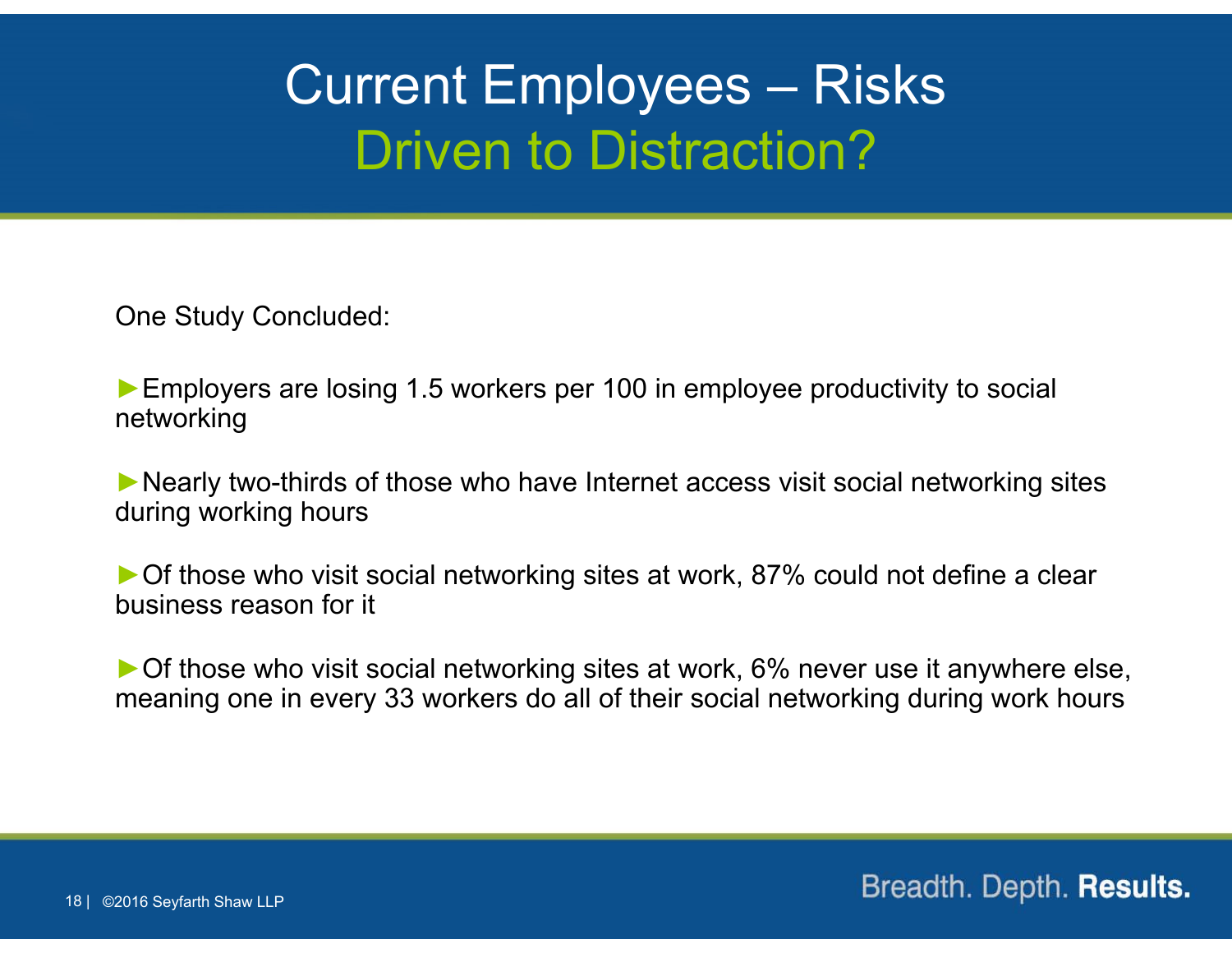## Current Employees - Risks

- Negative co-employee or supervisor/employee interactions
	- ► Actual or potential harassment issues
	- ►Discrimination
	- ▶ Defamation
- Disclosure of confidential information.
- Misrepresentations made by an employee about <sup>a</sup> competitor
- Embarrassing the Company: Misusing Its Logos/Branding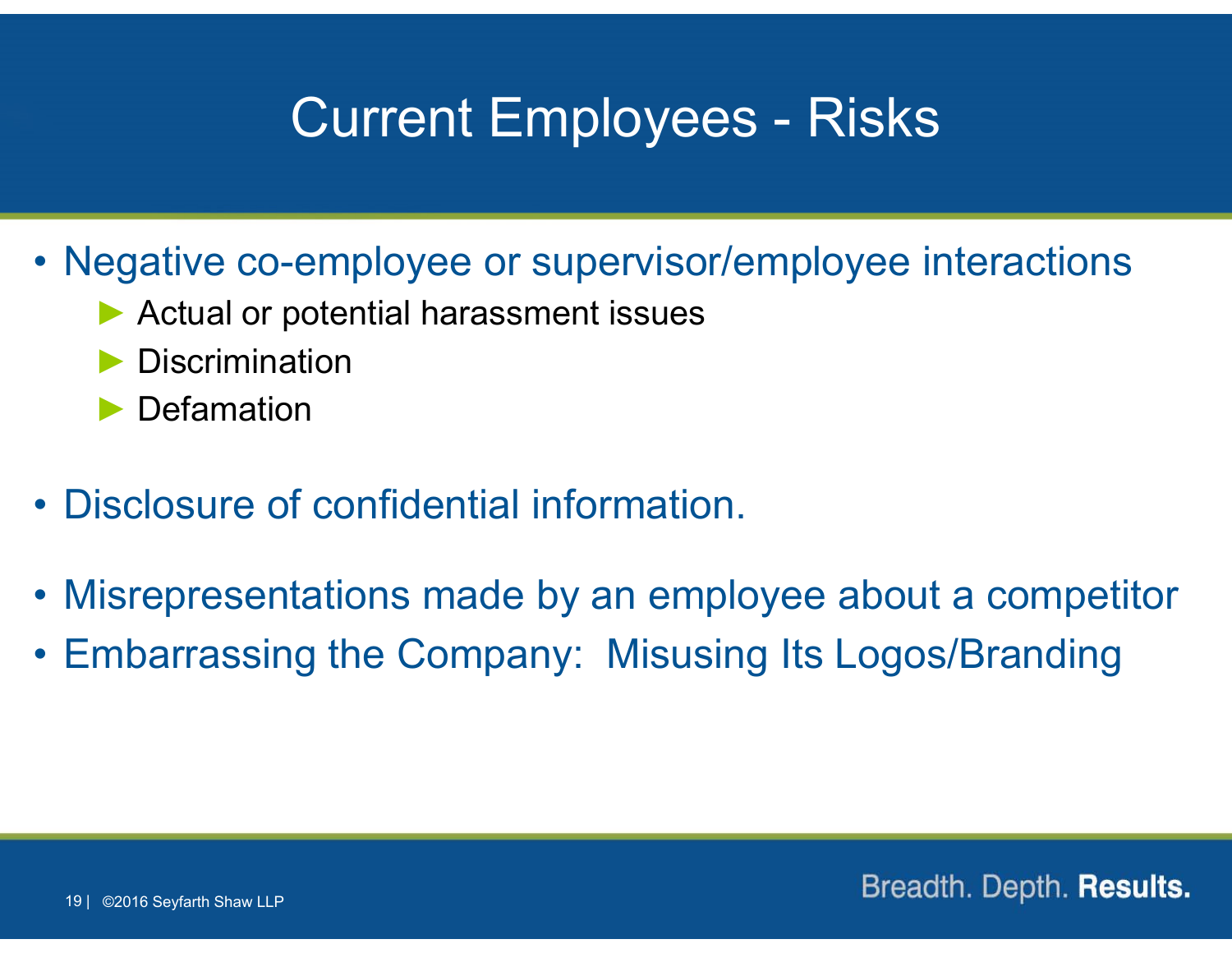#### Former Employees – Potential Risks

- Employee Recommendations And References
	- ►Recommendations on LinkedIn or similar sites
	- ► Limit recommendation and reference requests to the basics, such as start and stop date and job titles
	- ►Consider routing these requests to a central source
	- ►Policy regarding not providing references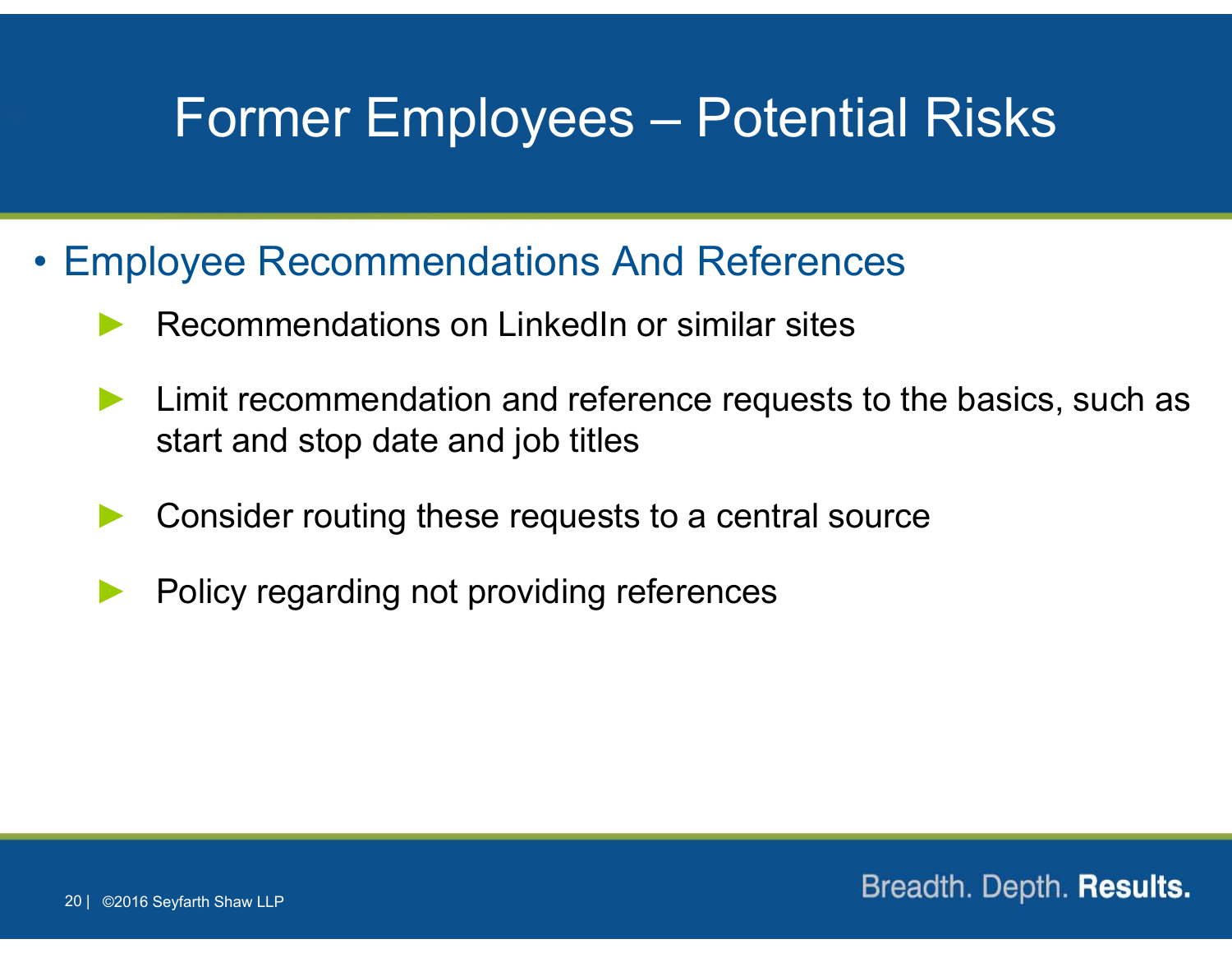

# **PART 2:Trade Secret Protection:**

**Hiring Competitors' Employees and Protecting the Company When Competitors Hire Yours**

Linda SchoonmakerSeyfarth Shaw LLP 700 Milam Street, Suite 1400 Houston, Texas 77002 Telephone: (713) 860-0083 E-mail: lschoonmaker@seyfarth.com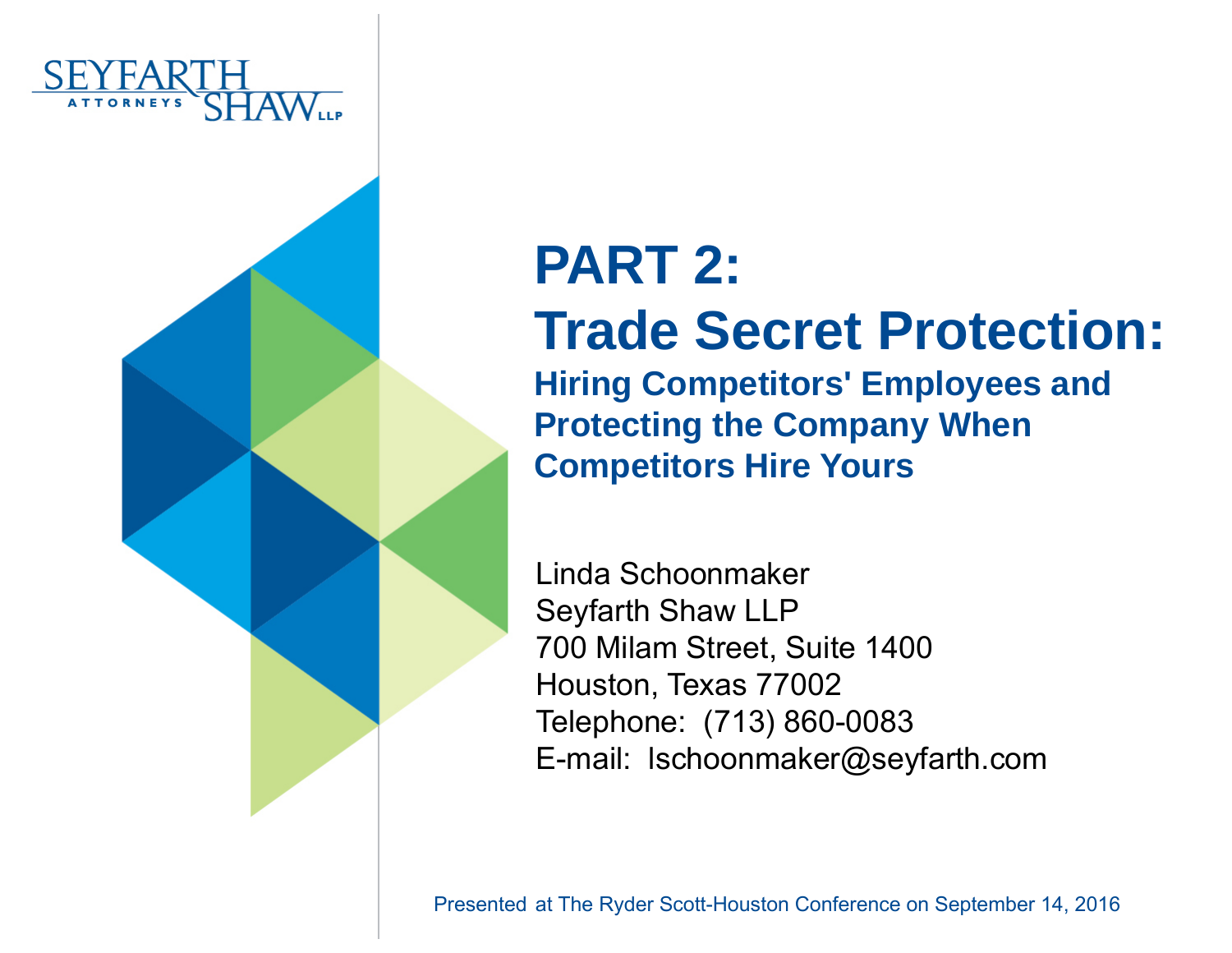#### **Worst Practices - Interview**

- The Interviewer
	- Fails to steer the interview away from customer specifics and potential trade secrets
	- Accepts bad mouthing of current employer
	- Encourages the applicant to start in a mere 4 days
	- Tells the applicant to "give a shout out to his customers"
	- Does not press the applicant for copies of his previous agreements
	- Encourages the applicant to solicit fellow employees
	- Effectively provides offer before vetting agreements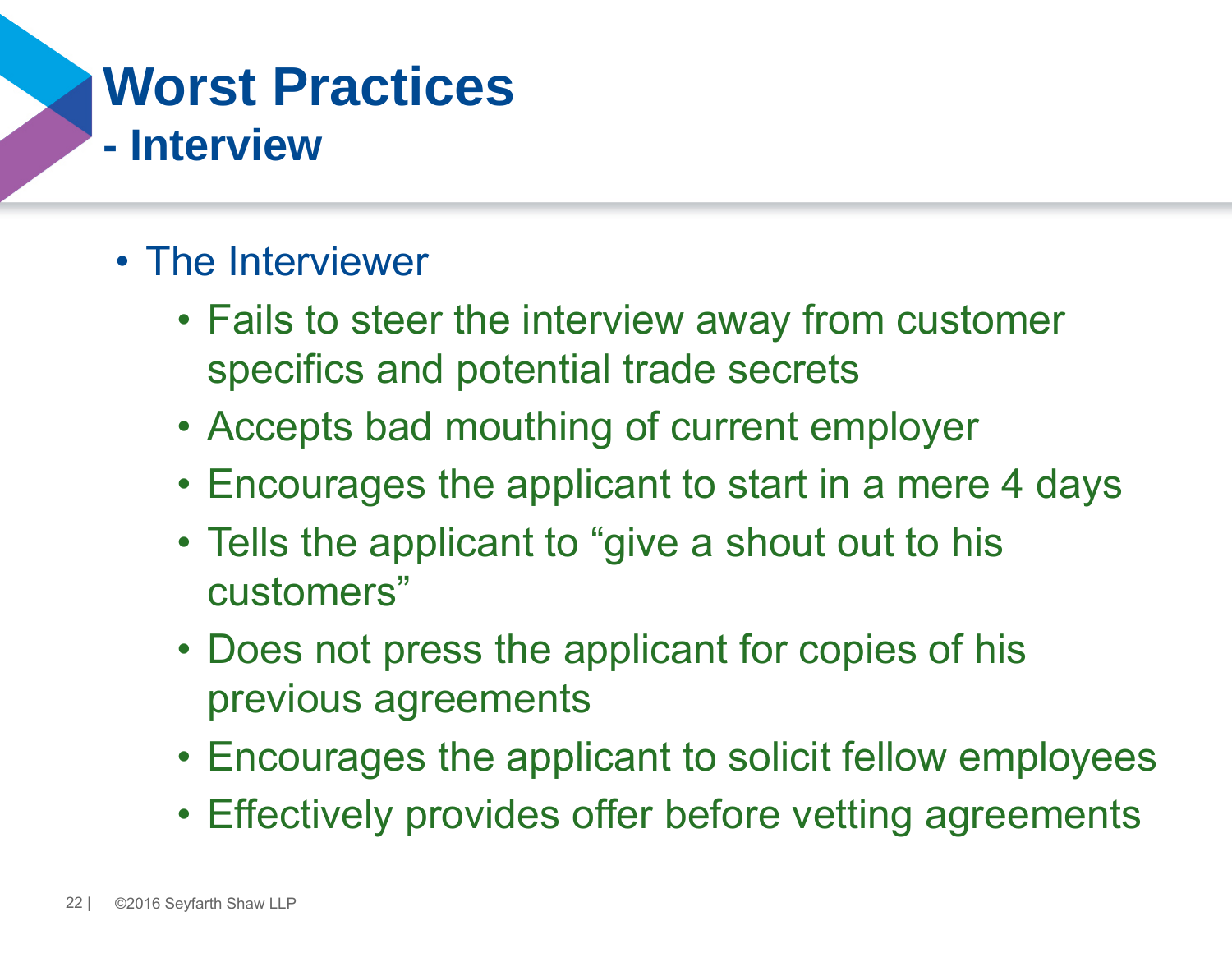## **Worst Practices – Interview**

#### • The Applicant

- Offers to announce his move to customers and coworkers before leaving his old job
- Shares specific confidential information about customers
- Bad mouths current employer
- Plans to leave his old job with little to no notice
- Announces that he will bring his old employer's materials along with him in order to "hit the ground running"
- Hopes to bring "his team" with him to his new job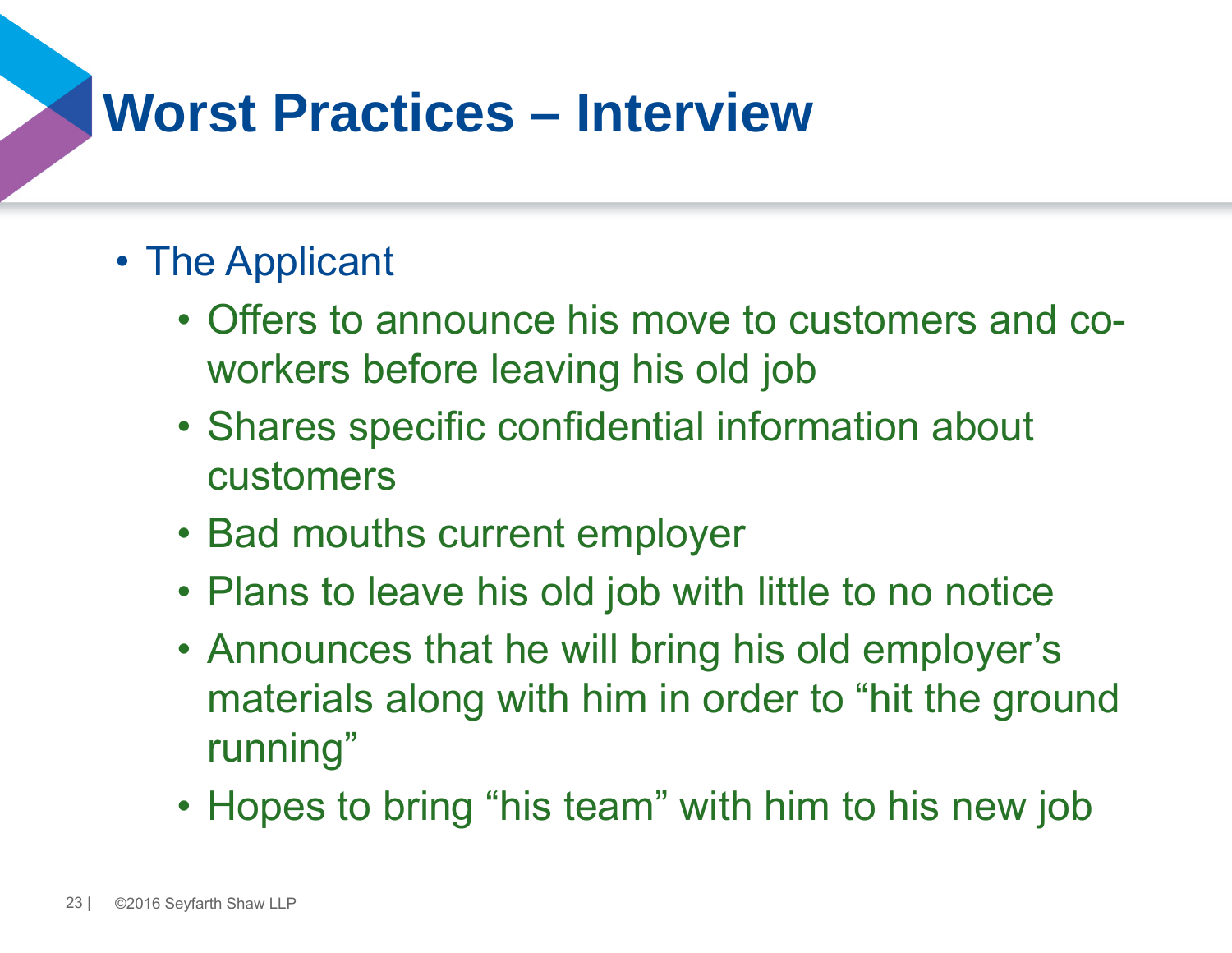# **Worst Practices –Employee's Last Day**

- Employee's Actions on Last Day
	- Takes company hard copy documents
	- Emails electronic documents to personal account
	- Takes company data on thumb drives
	- Maintains company information in cloud storage
	- Deletes files from company computer
	- Provides little to no notice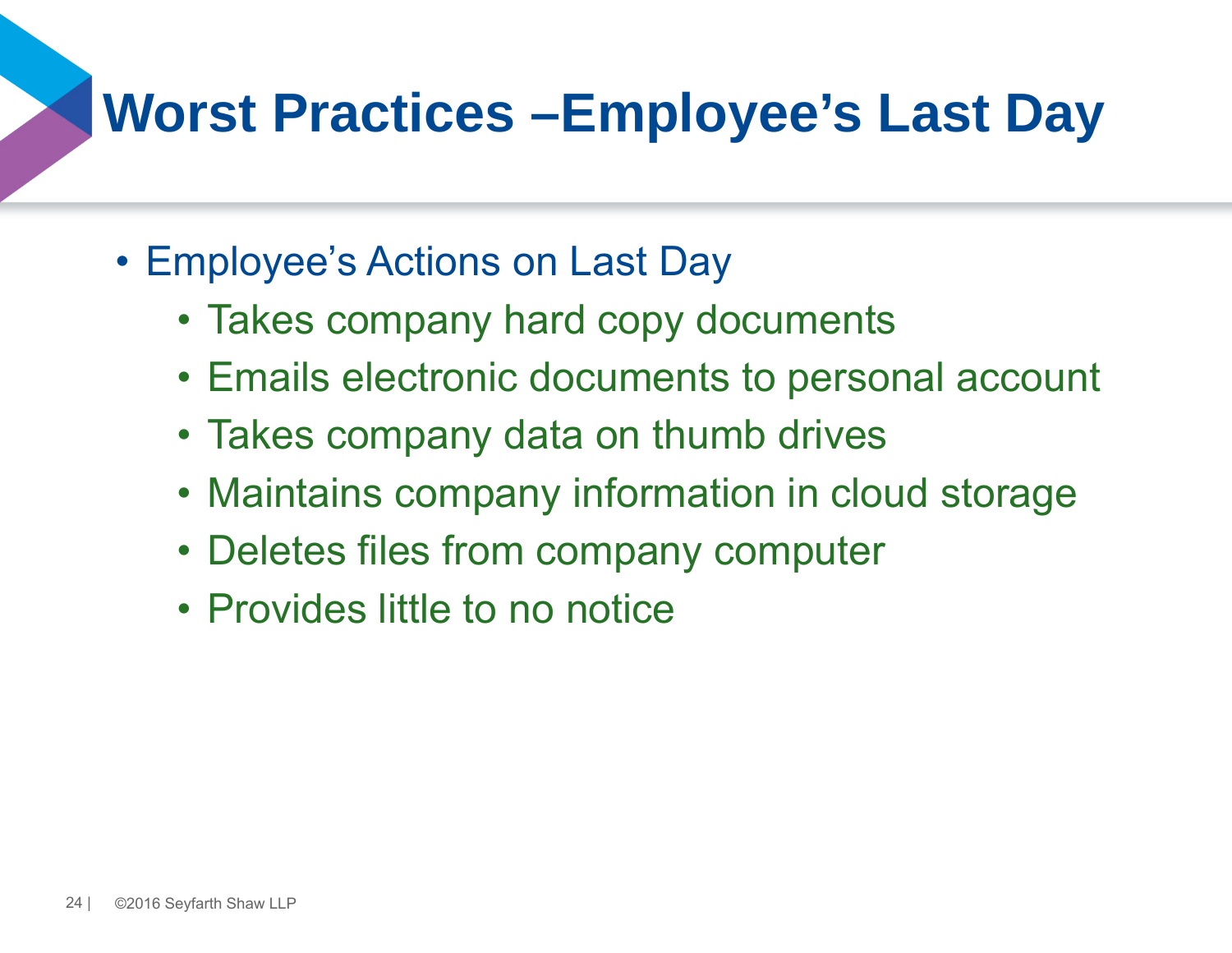#### **Worst Practices - Resignation/Exit**

- The Applicant's former employer
	- Failed to create "culture of confidentiality"
	- Fails to conduct an exit interview
	- Allows employee to clean out office without HR present and take material without reviewing content
	- Authorizes wiping of employee's computer which will destroy evidence that the employee forwarded files and customer contacts to his personal e-mail account



• Generally appears unconcerned about the abrupt and unexpected departure of an employee who had access to confidential and trade secret information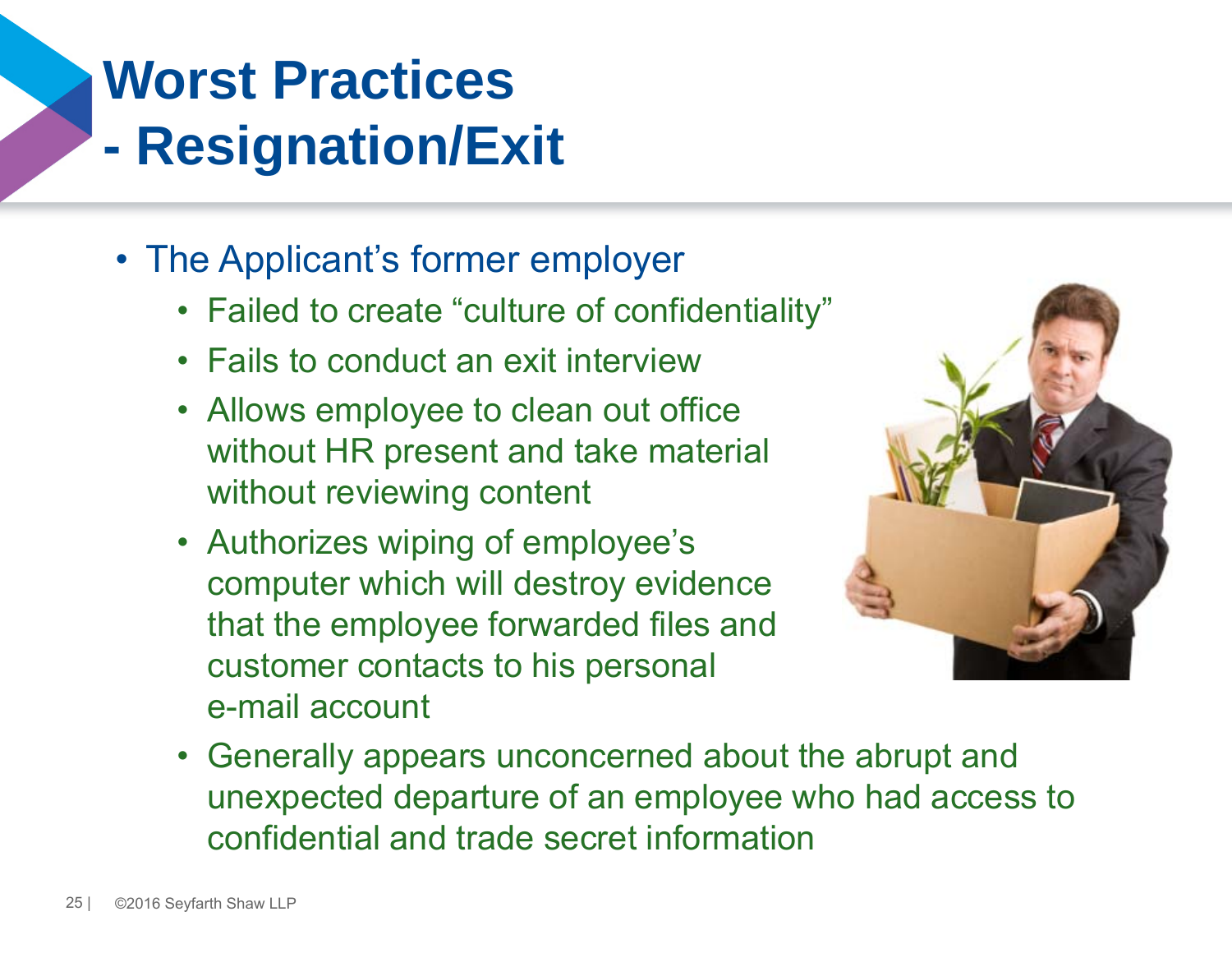## **Best Practices**

#### **- Interviewing a Competitor's Employees**

- Discuss general skills and talents, not former employer's customers or trade secrets
- Control interview and put employee at ease
- Make clear that the employee should not, under any circumstances, use or bring any of his former employer's information or solicit any former co-workers
- Focus on making the transition as smooth as possible for the former employer
- Consider reaching out to the employee's employer.
- Check if the employee has any *existing agreements*  with former employers before making an offer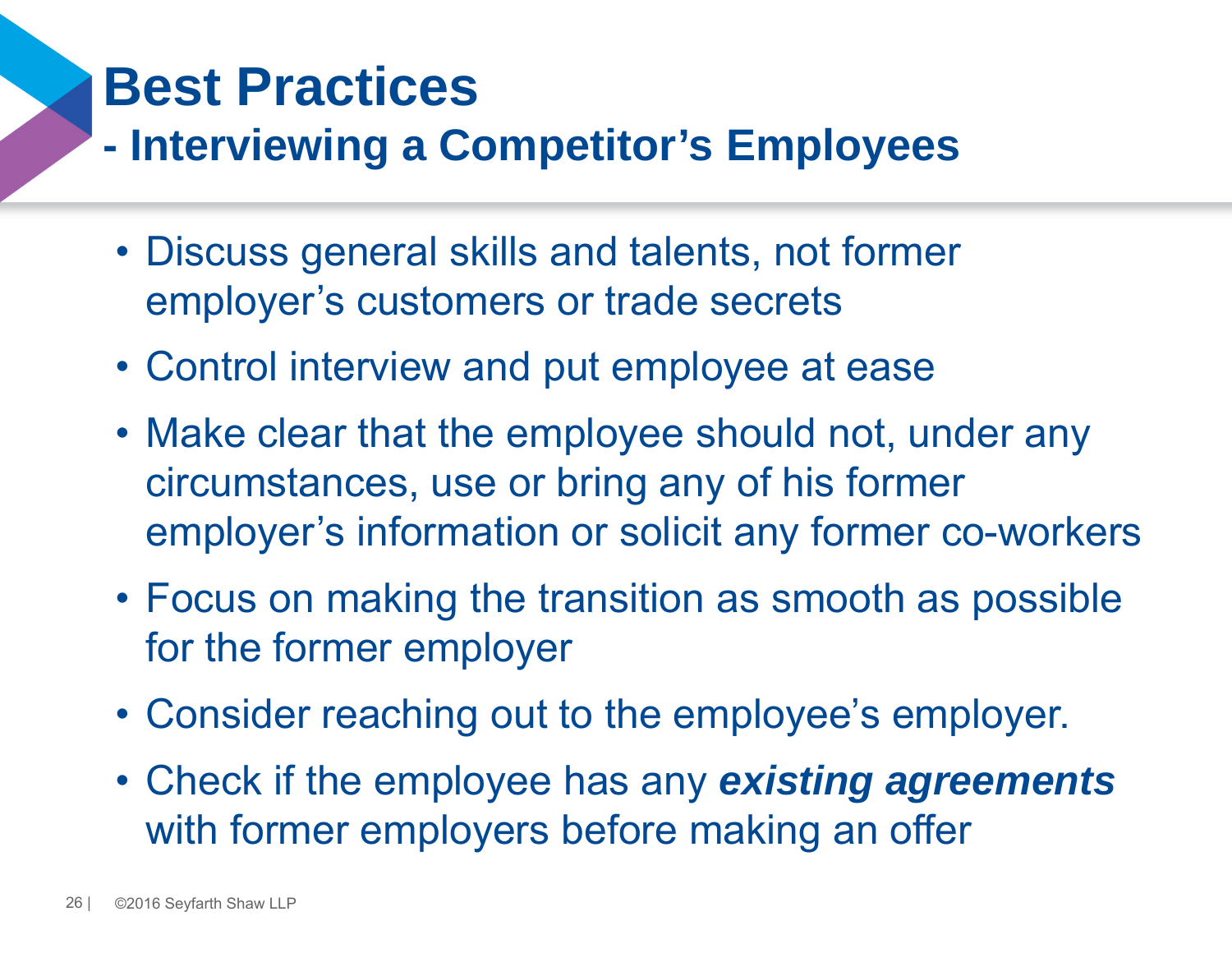## **Best Practices**

#### **- Assessing Restrictive Covenants**

- Are the restrictive covenants enforceable?
- Even if enforceable, can the employee be placed in a position in which he/she will not violate the covenants?
- If so, does the employee still have value to the company?
- Does this particular competitor regularly enforce its restrictive covenants?
- If the employee is worth the effort, consider a declaratory relief action.
- Even if the covenant is subject to challenge, always remember to ensure that the employee returns its former employer's property and does not misuse trade secrets
- Be prepared to communicate with former employer about the employee's job responsibilities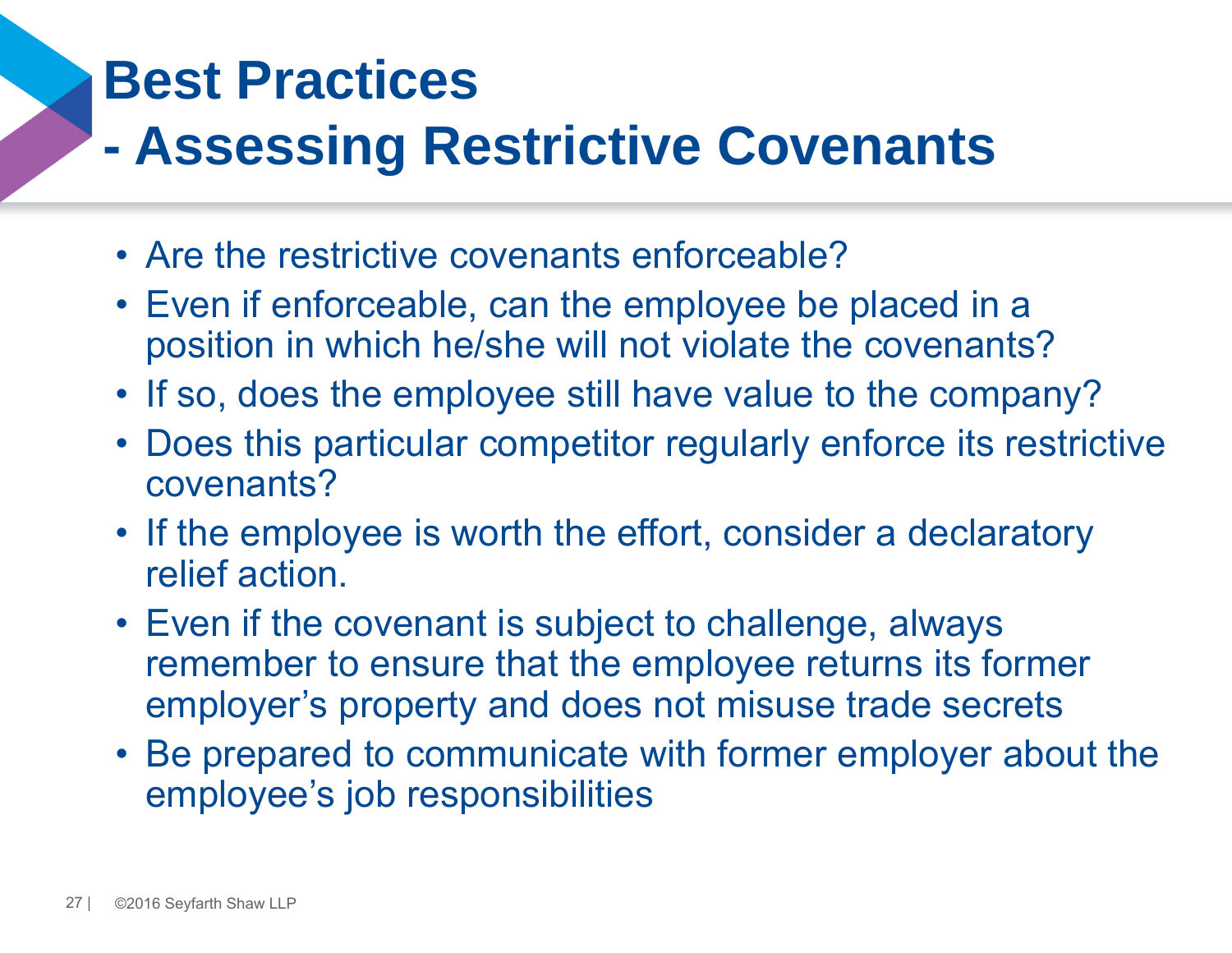#### **Best Practices- Hiring A Competitor's Employees**

- Create a *culture* where employees understand confidentiality and what information that the company considers confidential
- Conduct new hire training on the importance of protecting company trade secrets and confidential information
- Emphasize the importance of non-disclosure and trade secret protection agreements
- Put in place continuing training
- For sensitive hires, routinely follow-up with employee to ensure that he/she is honoring restrictive covenants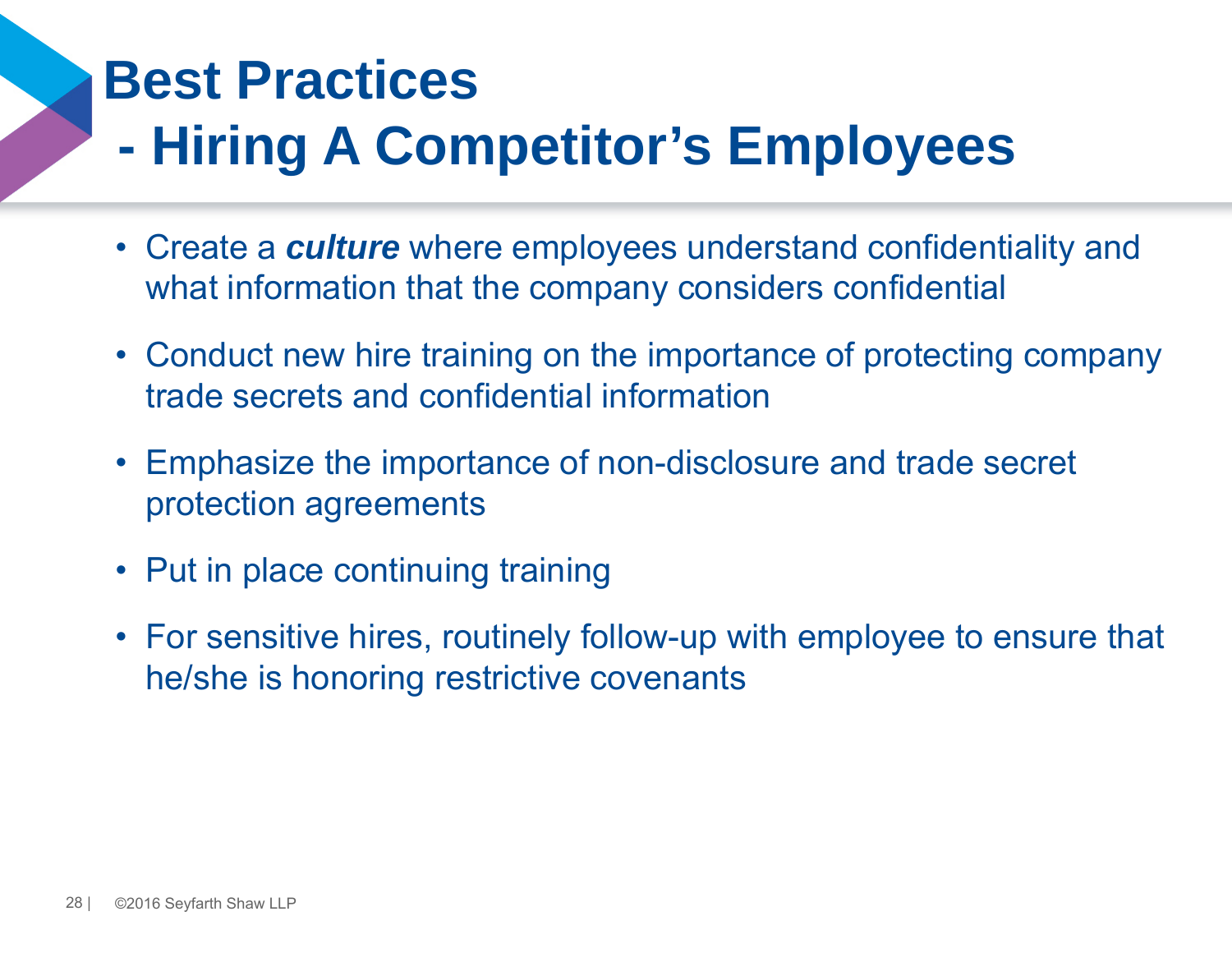#### **Best Practices**

**- Key Agreements For New Employees**

- 1. Non-disclosure and trade secret protection agreements
- 2. Non-solicitation of employee agreements
- 3. Agreements relating to former employer's trade secrets
- 4. Computer use and access agreements
- 5. Social media ownership and policies
- 6. Invention assignment agreements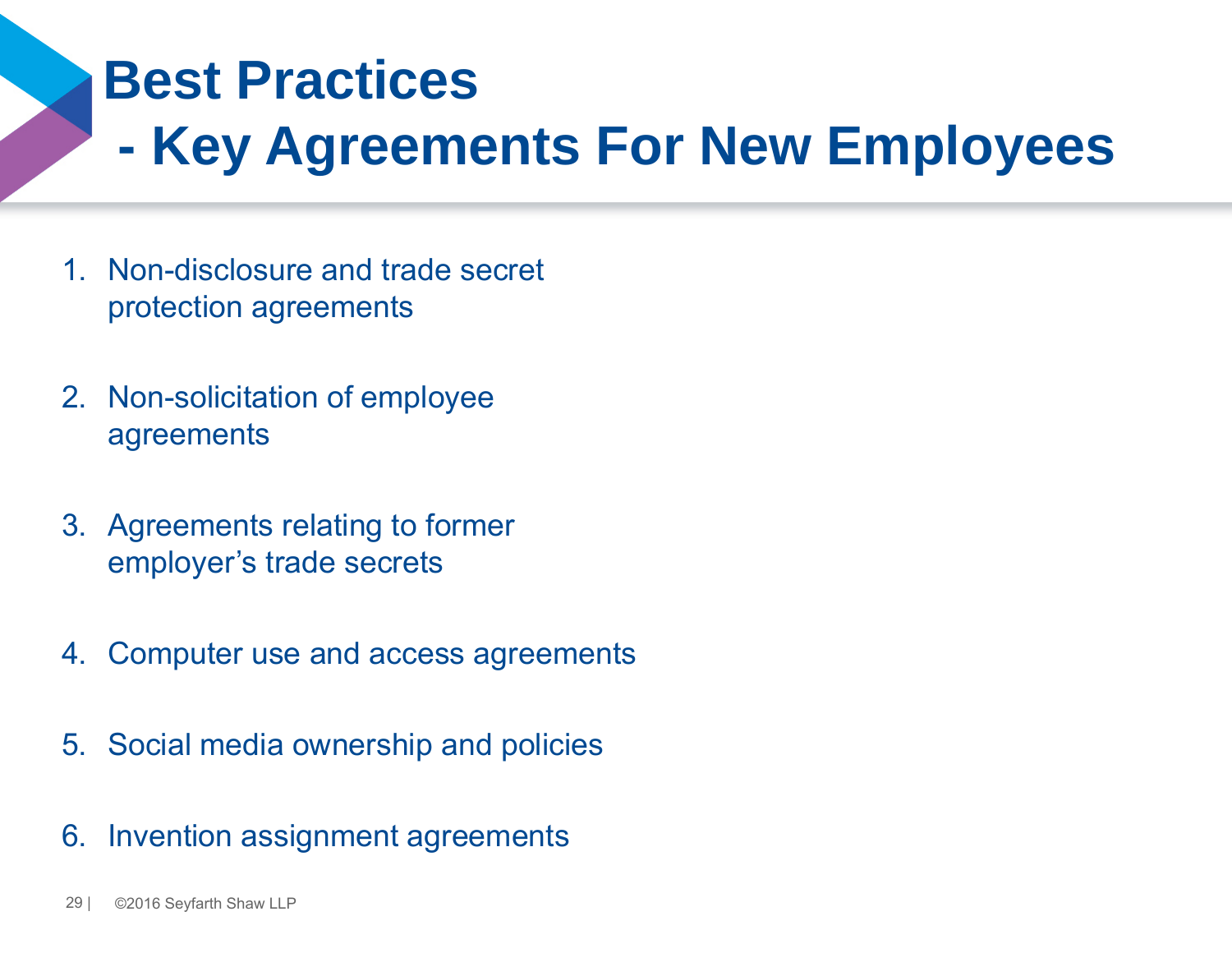## **Best Practices- Exit Interviews**

- Prepare for the interview, identify the trade secret and confidential information the employee accessed/used, consider having in-house counsel or HR and employee's manager present
- Question the departing employee in detail
- Ask employee why he is leaving
- Ask employee what his new position will be
- Check employee's computer activities and work activities in advance of the meeting
- Ensure that all Company property, hardware, and devices have been returned, including e-mail and cloud data, and social media accounts; consider using an inventory list
- Ensure that arrangements are made to have all company data removed from any personal devices